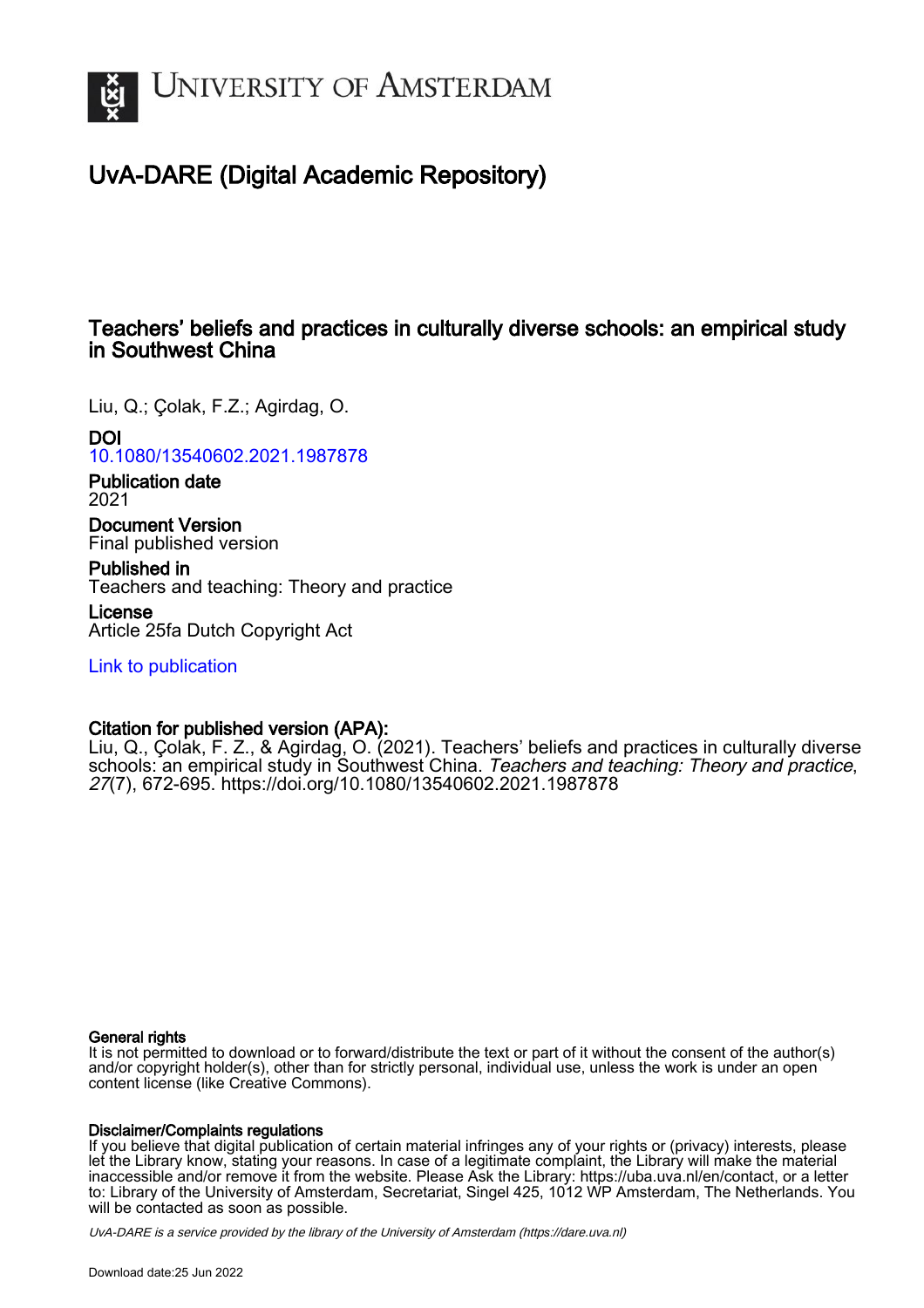

Check for updates

# **Teachers' beliefs and practices in culturally diverse schools: an empirical study in Southwest China**

Qi[a](#page-1-0)n Liu D<sup>a</sup>, Fatma Zehra Çola[k](http://orcid.org/0000-0001-6806-0745) D<sup>[b](#page-1-0)</sup> and Orhan A[g](http://orcid.org/0000-0002-5508-1501)irdag D<sup>a[,c](#page-1-1)</sup>

<span id="page-1-1"></span><span id="page-1-0"></span>aLaboratory for Education and Society, University of Leuven, Leuven, Belgium; <sup>b</sup>Center for Migration and Intercultural Studies, University of Antwerp, Antwerp, Belgium; 'Department of Education Sciences, University of Amsterdam, Amsterdam, Netherlands

#### **ABSTRACT**

This study examines teachers' cultural diversity beliefs and culturally relevant practices, and the predictors of those beliefs and practices. A sample of 606 primary school teachers from southwest China participated in the study. The findings reveal that teachers' beliefs are not necessarily reflected in their teaching practices as they are marginally correlated. Regression analyses show that the teachers are more likely to implement culturally relevant practices if they are Han majority, are older, interact frequently with culturally diverse people, are competent in speaking three or more languages, and regularly watch, read, or listen to international news.

#### **ARTICLE HISTORY**

Received 14 October 2020 Accepted 28 September 2021

#### **KEYWORDS**

Cultural diversity; primary school teacher; multiethnic county; China

# **Introduction**

<span id="page-1-6"></span>Diversity is conceptualised as a frame to understand and reflect on the existence and the implications of a range of various elements and different characteristics in a group of people (Randolph, [2015](#page-23-0)). Accordingly, cultural diversity can be understood as the existence of differences among individuals based on their ethnic origins, language, and cultural values.

<span id="page-1-5"></span><span id="page-1-3"></span>Over the past decades, the study of cultural diversity in education has gained prominence given the changing demographics in student population (Civitillo et al., [2017](#page-20-0)). Cultural diversity in the educational discourse mostly refers to the reality of minority students with diverse cultural backgrounds (Parla, [1994](#page-23-1)). Increasing cultural diversity in schools demands that teachers adapt themselves to meet students' distinct learning needs and promote their academic motivation. In response to this challenge, a wide range of pedagogical approaches (e.g., culturally responsive teaching and culturally relevant pedagogy) has emerged to transform teachers' beliefs and practices so that they can accommodate students' cultural background and promote educational equity (Au & Jordan, [1981;](#page-19-0) Banks, [1993;](#page-19-1) Cazden & Leggett, [1981;](#page-20-1) Gay, [2002](#page-21-0); Ladson-Billings, [1992](#page-22-0)). As crucial actors in educational contexts, teachers play a critical role in challenging inequities and reversing underachievement among culturally diverse students (Gay, [2018](#page-21-1)). Teachers are expected to act as cultural agents who incorporate students' cultural

<span id="page-1-4"></span><span id="page-1-2"></span>**CONTACT** Qian Liu  $\otimes$  qian.liu@kuleuven.be **Laboratory for Education and Society, University of Leuven, Andreas** Vesaliusstraat 2, Leuven, 3000, Belgium

<sup>© 2021</sup> Informa UK Limited, trading as Taylor & Francis Group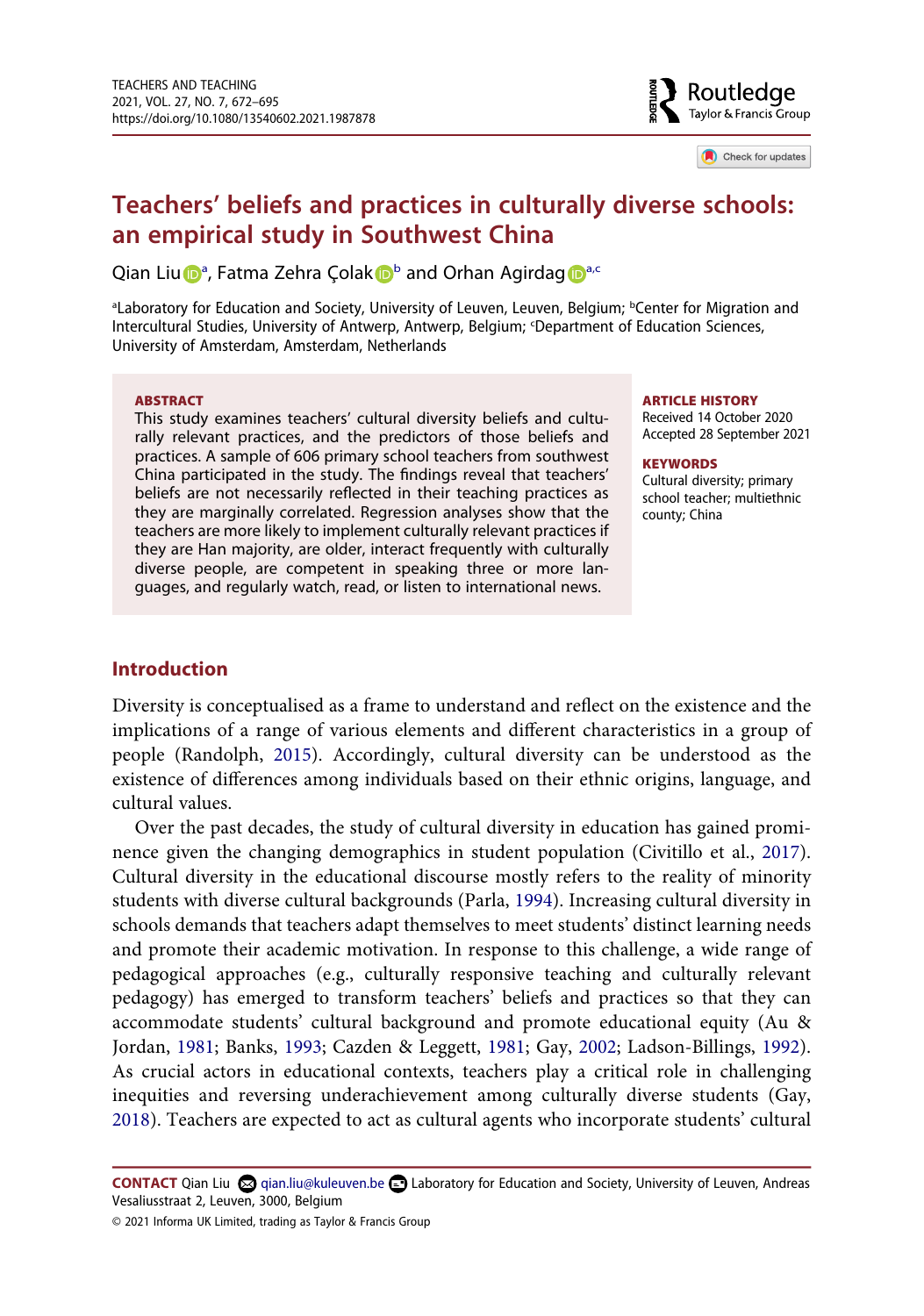<span id="page-2-7"></span>characteristics and prior experiences into their teaching process (Ladson-Billings, [1995](#page-22-1)). Furthermore, teachers should use students' cultures and experiences to create an inclusive classroom climate and build positive relations with their students (Gay, [2018](#page-21-1)).

<span id="page-2-4"></span><span id="page-2-3"></span><span id="page-2-2"></span>In recent decades, research has widely examined teachers' beliefs and practices about cultural diversity in educational contexts. Nevertheless, there are multiple limitations in the literature that deserve further investigation. First, previous studies have produced mixed conclusions on the interaction between teachers' cultural diversity beliefs and pedagogical practices (Civitillo et al., [2019;](#page-20-2) Fang, [1996\)](#page-20-3). Numerous researchers have argued that teachers' beliefs shape and act as effective predictors of the nature of their culturally relevant practices (e.g., Castro, [2010](#page-20-4); Gay, [2018\)](#page-21-1). However, others have indicated a mismatch between teachers' cultural diversity beliefs and practices (Debnam et al., [2015](#page-20-5); Kuppens et al., [2019\)](#page-22-2). For instance, Debnam et al. [\(2015](#page-20-5)) have found that teachers sampled in the United States reported low involvement in culturally responsive teaching even though they held positive beliefs about cultural diversity. Similarly, Kuppens et al. [\(2019\)](#page-22-2) have found that teachers in Kenya expressed positive beliefs about multicultural education whereas they implemented multicultural teaching strategies to a lesser extent. Consequently, conclusions on the relationship between cultural diversity beliefs and practices remain inconsistent and therefore deserve further attention. Thus, the first objective of this study is to explore whether teachers' beliefs about cultural diversity are correlated to their culturally relevant practices.

<span id="page-2-9"></span><span id="page-2-8"></span><span id="page-2-6"></span><span id="page-2-1"></span>Second, most research on teachers' cultural diversity beliefs and practices have focused on White teachers and immigrant minority students in Western nations (Agirdag et al., [2016](#page-19-2)). Little attention has been paid to studying teachers and students with indigenous minority backgrounds and exploring cultural diversity in education beyond the Western context (Ruales et al., [2020\)](#page-23-2). Unlike immigrant minorities, indigenous minorities have more civil and cultural rights based on their historical settlement and critical role in maintaining national stability (Castellino, [2017\)](#page-20-6) and are more aware of their distinct identity and claims for cultural revitalisation (Rahman, [2010](#page-23-3); Sanders, [1999](#page-23-4)). Such differences could have implications for multicultural education practices. Although multicultural education originated from theories, research, and practices developed in Western countries, it has become an increasingly important educational paradigm across the world (Hirasawa, [2009;](#page-21-2) Hong, [2010](#page-21-3); Okubo, [2013\)](#page-22-3). The second objective of this study, therefore, is to examine the cultural diversity beliefs and practices of teachers who teach indigenous minority students in the People's Republic of China (hereafter referred to as China).

<span id="page-2-5"></span><span id="page-2-0"></span>Third, a majority of the empirical studies on teachers' cultural diversity beliefs and practices has used qualitative research methods (Agirdag et al., [2016\)](#page-19-2). These qualitative studies have uncovered teachers' beliefs and practices through in-depth interactions, but they have limited generalisability and comparative potential (Agirdag et al., [2016\)](#page-19-2). In contrast, a quantitative research perspective with a larger sample may allow considering the implications of a variety of demographic and sociocultural characteristics. For example, age, gender, and ethnicity are likely to predict how teachers build their beliefs about cultural diversity and may explain differences in instructional behaviours. The third objective of the present study, therefore, is to examine to what extent the demographic and sociocultural characteristics of teachers predict their beliefs and culturally relevant practices.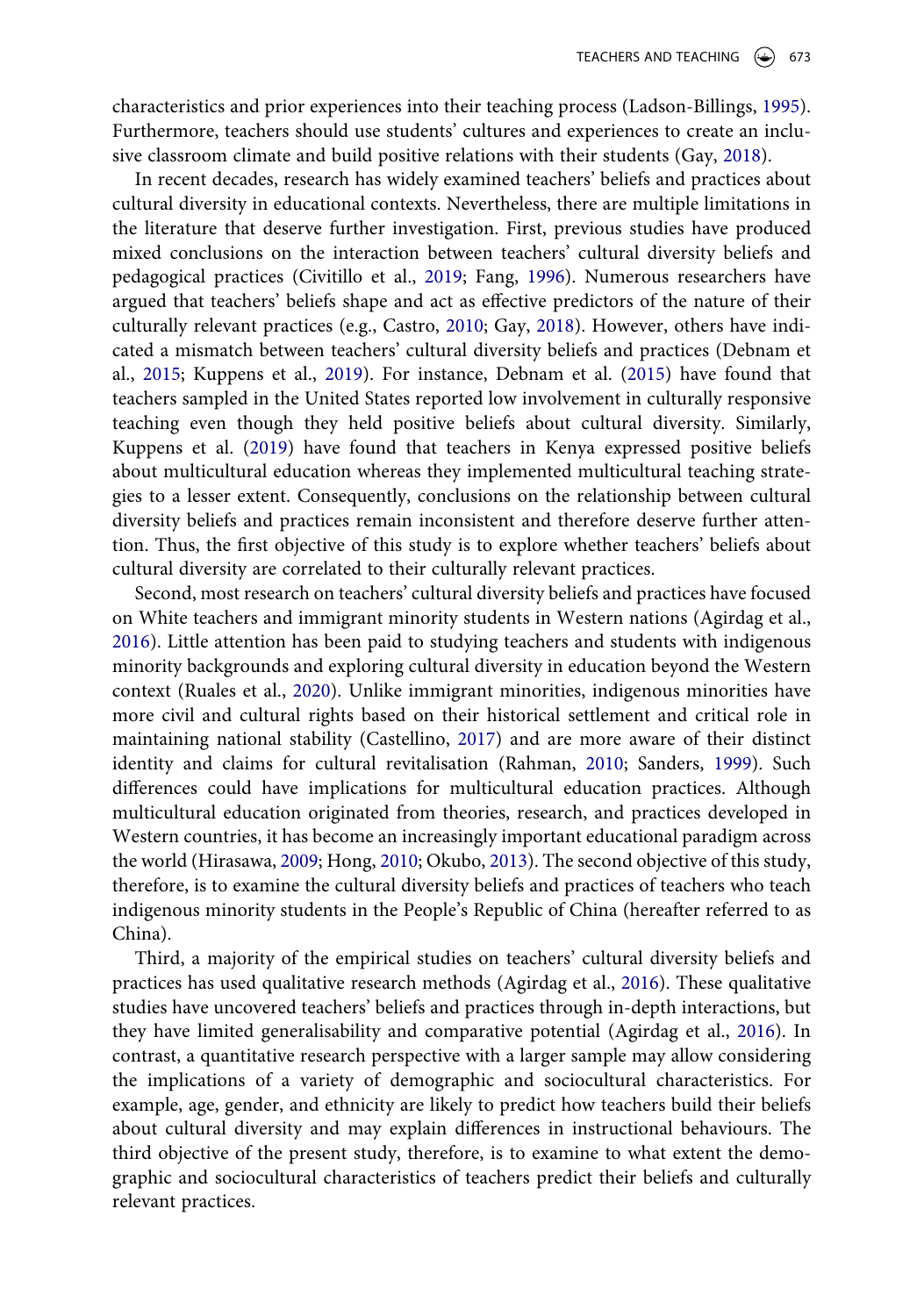### **Literature review**

# *Teachers' beliefs*

<span id="page-3-2"></span><span id="page-3-1"></span>Beliefs have received substantial attention in teacher research in recent decades (Biesta et al., [2015](#page-19-3); Pajares, [1992](#page-22-4); Richardson, [1996\)](#page-23-5). A large body of research has shown that teachers consciously and unconsciously hold various stable and dynamic beliefs that lead to differences in classroom instruction (Fives & Buehl, [2012\)](#page-21-4). Bryan and Atwater [\(2002\)](#page-19-4) have contended that teachers' beliefs describe the content and structure of teacher thinking and predict pedagogical actions. Similarly, Fives and Buehl [\(2012](#page-21-4)) have indicated that the beliefs teachers hold perform different functions: filtering knowledge, shaping how teachers frame problems and tasks and guiding teaching actions in classrooms.

<span id="page-3-10"></span><span id="page-3-8"></span><span id="page-3-6"></span><span id="page-3-5"></span>In addition to the role of teachers' beliefs, the interaction between beliefs and practices have also been broadly discussed in the literature. For instance, in a review, Buehl and Beck ([2015](#page-19-5)) have summarised four perspectives interpreting the relationship between teachers' beliefs and practices. First, beliefs influence teaching practices when they are reflected in instructional practices (Buehl & Beck, [2015\)](#page-19-5). Second, practices influence teachers' beliefs (Buehl & Beck, [2015](#page-19-5)). This perspective is mostly based on research findings suggesting that teachers' professional development and prospective teachers' teaching field experiences change their beliefs (e.g., Lumpe et al., [2012;](#page-22-5) Tschannen-Moran & McMaster, [2009](#page-24-0)). The third perspective holds that beliefs and practices are disconnected based on a number of studies reporting inconsistencies between teachers' beliefs and educational practices (Jorgensen et al., [2010](#page-21-5); Lim & Chai, [2008](#page-22-6); Liu, [2011](#page-22-7)). Fourth, beliefs and practices influence each other and exist in complicated, reciprocal, dynamic relationships (Buehl & Beck, [2015\)](#page-19-5). Building on this perspective, Buehl and Beck [\(2015](#page-19-5)) have created a systematic belief–practice interaction model with variations across factors. It includes internal factors attributed to teachers, including other types of beliefs, knowledge, experiences, self-reflection, and self-awareness. The model also incorporates various external factors, including classroom, school, national, state, and district factors. This model provides a comprehensive framework for continued research examining teachers' beliefs and practices in dynamic contexts and taking a variety of predictors into consideration. Inspired by this model, the current study aims to explore the interactions between teachers' cultural diversity beliefs and practices and the ways in which sociocultural and demographic factors support or hinder these beliefs and practices.

# <span id="page-3-3"></span>*Teachers' beliefs about cultural diversity*

<span id="page-3-9"></span><span id="page-3-7"></span><span id="page-3-4"></span><span id="page-3-0"></span>Over the last decade researchers have increasingly studied teachers' pedagogical beliefs about cultural diversity (Aragona-Young & Sawyer, [2018;](#page-19-6) Civitillo et al., [2018](#page-20-7); Coronel & Gómez-Hurtado, [2015](#page-20-8); Gay, [2010\)](#page-21-6). Teachers' positive awareness of cultural diversity is viewed as integral to multicultural teaching competency (Liang & Zhang, [2009](#page-22-8)). Spanierman et al. ([2011\)](#page-23-6) have indicated that teachers' multicultural teaching competency is an iterative process: teachers continuously (1) explore their attitudes and beliefs about multicultural issues; (2) increase their understanding of specific populations; (3) examine the impact that this awareness and knowledge have on what and how they teach and the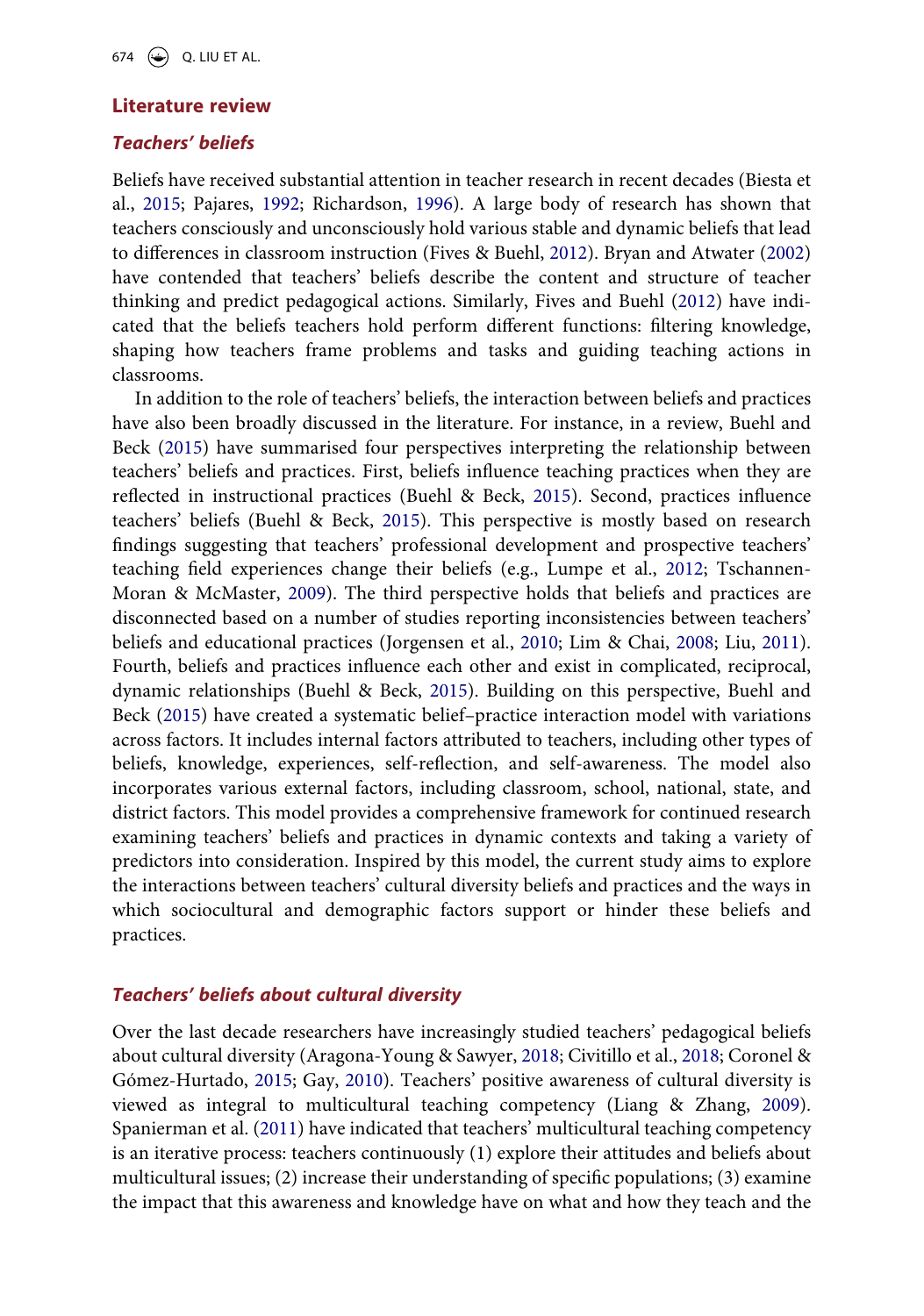ways in which they interact with students. Awareness of one's personal biases and prejudices towards other cultures is a prerequisite for teachers to achieve multicultural teaching knowledge and skills. For instance, the literature has shown that teachers' pedagogical beliefs about cultural diversity influence to what extent they incorporate students' cultural experiences into instructional behaviours (Gay, [2018\)](#page-21-1). Positive awareness of cultural diversity may lead to higher trust in students, greater acceptance of students' home cultures, and more culturally responsive teaching (Gay, [2018\)](#page-21-1). However, teachers with low cultural consciousness are likely to show insufficient respect to their students' cultural experiences and home culture identities, which can hinder the school success of culturally diverse students (Gay, [2018](#page-21-1)).

<span id="page-4-4"></span><span id="page-4-2"></span>Researchers interpret teachers' beliefs about cultural diversity differently. Some scholars have referred to it as a multi-layered construct (Civitillo et al., [2017;](#page-20-0) Dee & Henkin, [2002](#page-20-9); Hachfeld et al., [2011\)](#page-21-7). For instance, Hachfeld et al. ([2011\)](#page-21-7) have pointed out that teachers' cultural diversity beliefs indicate teachers' different approaches to culturally diverse students. Namely, teachers' cultural diversity beliefs comprise multicultural beliefs and equality beliefs. Teachers may endorse one kind of beliefs or combine elements of both beliefs (Civitillo et al., [2017;](#page-20-0) Hachfeld et al., [2011](#page-21-7)). Dee and Henkin ([2002\)](#page-20-9) have suggested that teachers' beliefs about cultural diversity consist of five elements: diversity practice, equity in education, comfort with diversity, the social value of diversity, and assimilation. However, others have viewed teachers' beliefs about cultural diversity as teachers' perceptions about a wide range of particular topics (Cardona, [2005;](#page-20-10) Pettus & Allain, [1999](#page-23-7); Pohan & Aguilar, [2001\)](#page-23-8). For instance, Pohan and Aguilar [\(2001](#page-23-8)) have investigated pre-service teachers' cultural diversity beliefs related to social class, gender, disability, language, and sexual orientation. Silverman [\(2010](#page-23-9)) has examined pre-service teachers' various identities associated with diversity, including efficacy in multicultural instruction, a sense of responsibility to teach about diverse people, and advocacy for oppressed groups. Gay ([2015a\)](#page-21-8) has further called for future research to detail the specific aspects of cultural diversity because teachers may perceive the components of cultural diversity differently.

<span id="page-4-6"></span><span id="page-4-5"></span><span id="page-4-3"></span><span id="page-4-1"></span>In the current study, the ethnic minority students, teachers, and parents in China refer to indigenous minority population having a historical and cultural continuity with the certain parts of the country. Teachers' beliefs about cultural diversity in the present study highlights teachers' perceptions towards teaching ethnic minority students. More specifically, teachers' beliefs about cultural diversity include their beliefs regarding equality in education, ethnic minority students' cultural backgrounds, teaching and learning about multicultural topics, as well as interaction with ethnic minority parents (Civitillo et al., [2017](#page-20-0)).

# *Teachers' culturally relevant practices*

<span id="page-4-0"></span>With an increase in the number of culturally diverse students, teachers are expected to incorporate these students' home cultures and prior experiences into their instruction (Ladson-Billings, [1995](#page-22-1)). Accordingly, a number of scholars have proposed theoretical principles elaborating how teachers may implement culturally based educational practices (Banks, [1991](#page-19-7); Bennett, [1986;](#page-19-8) Gay, [2018](#page-21-1); Howard, [2003](#page-21-9); Kreitzer, [2012](#page-22-9); Ladson-Billings, [1995](#page-22-1)). However, it is noticeable that various scholars focus on different aspects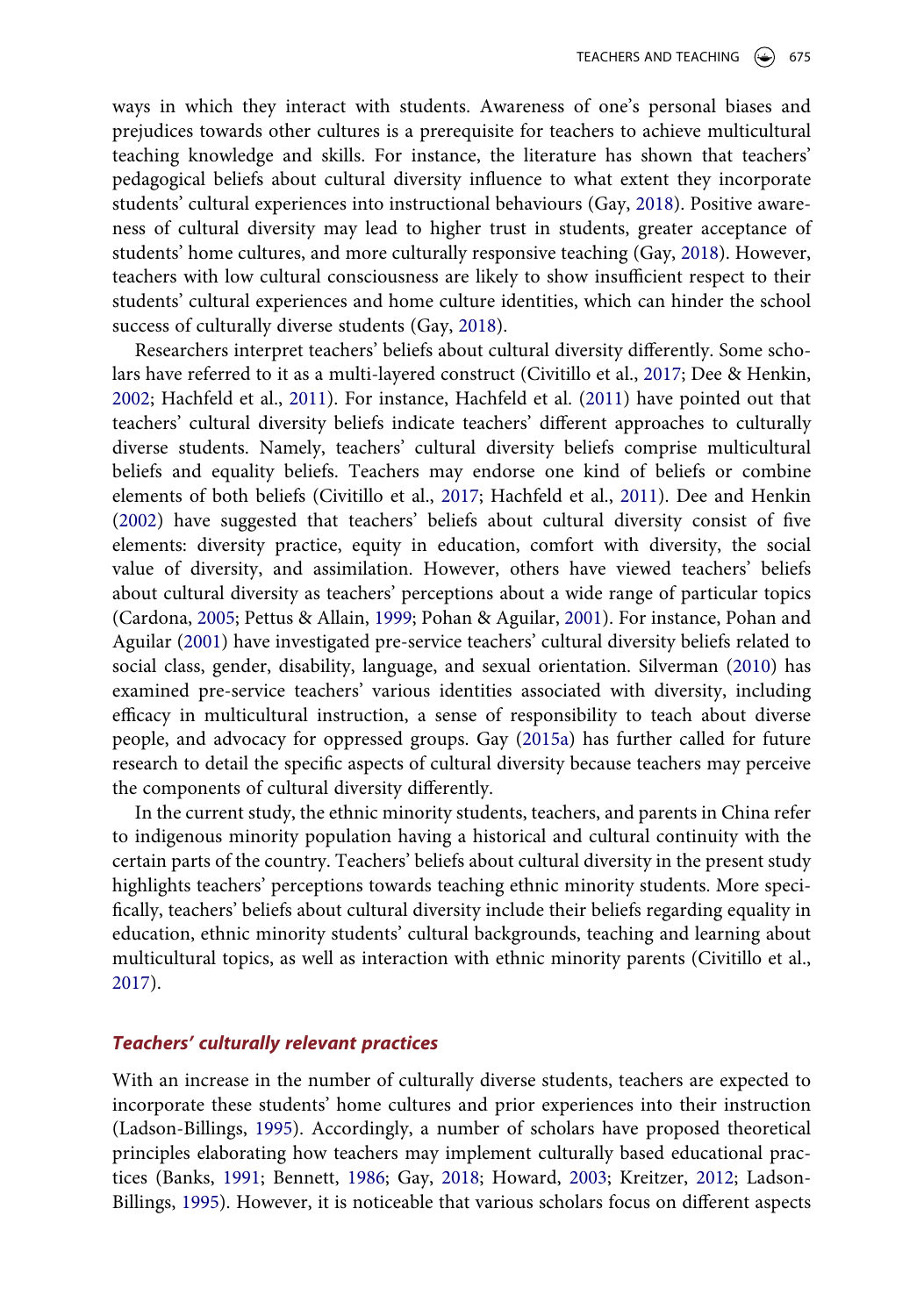<span id="page-5-10"></span><span id="page-5-7"></span><span id="page-5-3"></span><span id="page-5-1"></span><span id="page-5-0"></span>of culturally based education (Banks, [2008](#page-19-9); Bennett, [1986](#page-19-8); Gay, [2018;](#page-21-1) Ladson-Billings, [1995](#page-22-1), [2006;](#page-22-10) Nieto, [1992\)](#page-22-11). Some multicultural education theorists pay more attention to the entire schooling process, including educational ideology, curriculum change, student assessment, teaching materials, and instructional aspects (Banks, [2008](#page-19-9); Bennett, [1986](#page-19-8)). Others specifically address teachers and their teaching strategies so that they can teach culturally diverse students more effectively (Davidman & Davidman, [1994](#page-20-11); Gay, [2015b,](#page-21-10) [2018](#page-21-1); Ladson-Billings, [1995](#page-22-1), [2006](#page-22-10); Tiedt et al., [1986](#page-24-1)). Studying teachers' perspectives in this study, we will review two most far-reaching culturally based teaching theories: culturally responsive teaching and culturally relevant pedagogy (Aronson & Laughter, [2016](#page-19-10)). First, culturally responsive teaching, developed in the work of Gay [\(2018](#page-21-1)), interprets teaching as a practice that 'uses the cultural knowledge, prior experiences, frames of reference, and performance styles of ethnically diverse students to make learning encounters more relevant to and effective for them'. Culturally responsive teaching advocates argue that teachers' beliefs about cultural diversity determine their instructional behaviours and culture influences how and what teachers teach (Gay, [2015b\)](#page-21-10). As such, teachers' multicultural competency is critical to meeting the learning needs of diverse students. Second, culturally relevant pedagogy, proposed by Ladson-Billings ([1995\)](#page-22-1), is defined as a pedagogical practice that 'not only addresses student achievement but also helps students to accept and affirm their cultural identity while developing critical perspectives that challenge inequities in schools (and other institutions)'. Despite their slightly different focus on teaching and pedagogy, these two theories agree on the essence and significance of cultural responsiveness in education (Gay, [2018](#page-21-1)). For this study, we use the inclusive term *culturally relevant practices* to refer to teachers' culturally responsive teaching and teachers' behaviours while communicating with parents.

# <span id="page-5-6"></span>*Predictors of teachers' cultural diversity beliefs and practices*

<span id="page-5-8"></span><span id="page-5-2"></span>The literature has demonstrated that a variety of factors may positively and negatively influence teachers' beliefs and practices related to cultural diversity (Agirdag et al., [2016;](#page-19-2) Case et al., [1989;](#page-20-12) Diller & Moule, [2005;](#page-20-13) Pajares, [1992](#page-22-4); Téllez, [2008](#page-23-10)). Some studies have shown that female teachers report higher levels of multicultural attitudes and competences than male teachers (McAllister & Irvine, [2000](#page-22-12); Youngs & Youngs, [2001\)](#page-24-2). Earlier findings also have reported that older teachers are more likely to tolerate diverse cultures (e.g., Munroe & Pearson, [2006\)](#page-22-13). Moreover, teachers' ethnicities have been found to play an important role in their attitudes towards cultural diversity. For instance, Agirdag et al. ([2016\)](#page-19-2) have shown that ethnic minority backgrounds of teachers are positively correlated to the level of multicultural teaching.

<span id="page-5-9"></span><span id="page-5-5"></span><span id="page-5-4"></span>In addition, numerous studies have indicated that teachers' experiences are likely to predict their cultural diversity beliefs and practices (Garmon, [2004,](#page-21-11) [2005](#page-21-12); Pohan, [1996](#page-23-11)). First, the literature has shown that teachers' intercultural interactions with students, friends, and colleagues positively influence their cultural diversity beliefs and practices (Agirdag et al., [2016;](#page-19-2) Dedeoglu & Lamme, [2011\)](#page-20-14). In other words, teachers who have greater exposure to individuals from different cultural backgrounds are inclined to hold more favourable beliefs about cultural diversity and implement multicultural teaching more than their colleagues without intercultural interactions (Agirdag et al., [2016;](#page-19-2)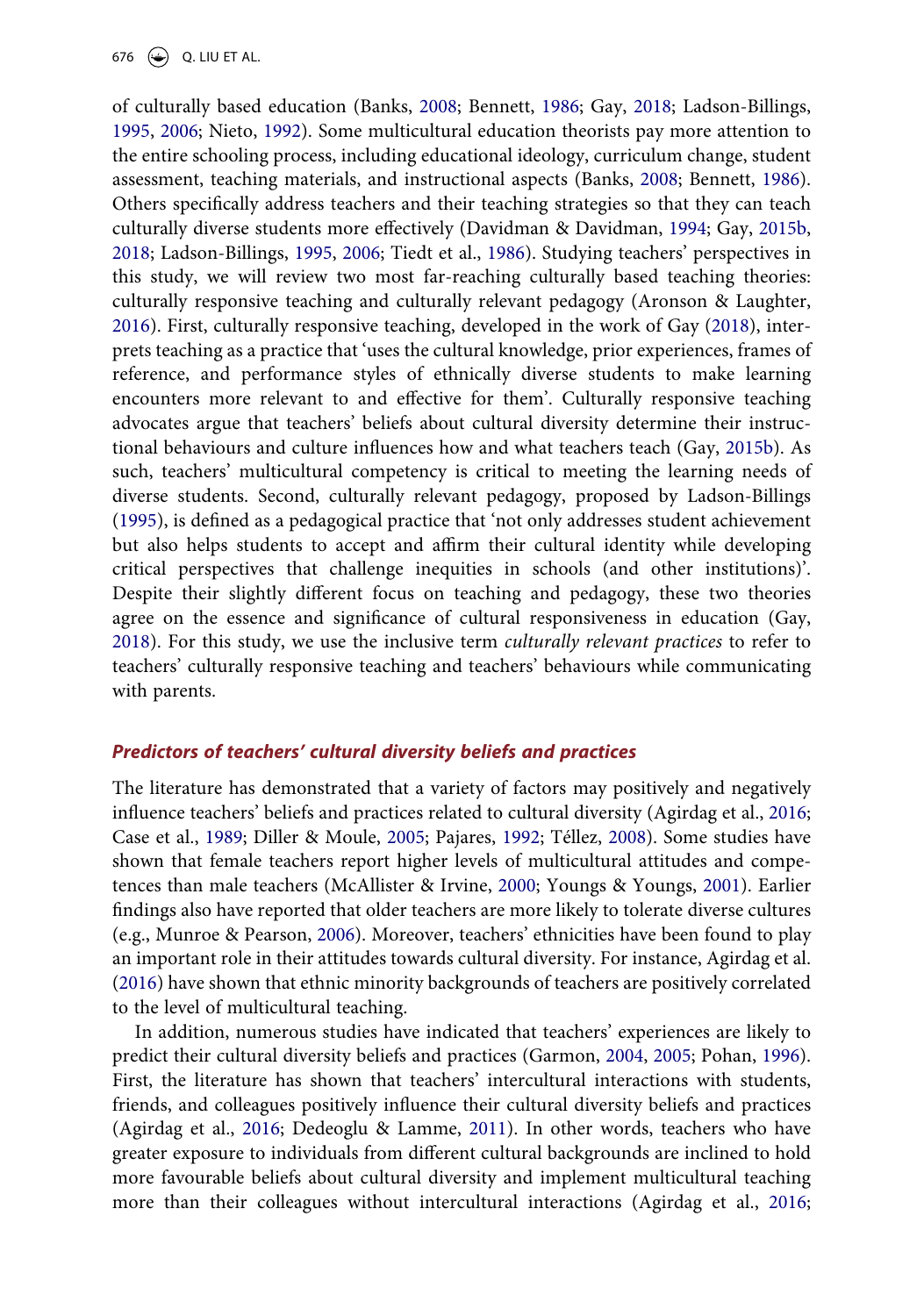<span id="page-6-6"></span><span id="page-6-1"></span>Cockrell et al., [1999;](#page-20-15) Dedeoglu & Lamme, [2011;](#page-20-14) Garmon, [2004](#page-21-11); Pohan, [1996;](#page-23-11) Smith et al., [1997](#page-23-12); Youngs & Youngs, [2001\)](#page-24-2). Second, some studies have concluded that prior education experiences (e.g., teacher preparation programs and the influence of teachers and colleagues) affect how teachers perceive cultural diversity (Garmon, [2004,](#page-21-11) [2005;](#page-21-12) Smith et al., [1997;](#page-23-12) Youngs & Youngs, [2001\)](#page-24-2). For instance, Youngs and Youngs [\(2001\)](#page-24-2) have found that teachers who took foreign languages and multicultural education courses in high schools and colleges reported significantly more positive attitudes towards cultural diversity than their counterparts who did not take such courses during their education.

The third experience that might predict teachers' cultural diversity beliefs and practices are teachers' in-service multicultural training (Banks, [1991;](#page-19-7) Byrnes et al., [1997;](#page-19-11) Flores & Smith, [2009](#page-21-13)). For example, Banks [\(1991\)](#page-19-7) suggested that multicultural training enables teachers to acquire culturally relevant pedagogical skills and confidently work with a diverse group of students. Fourth, abundant research has showed that direct contact with diverse cultures (e.g., travelling, studying, and teaching abroad) affects teachers' beliefs and practices (Garmon, [2004,](#page-21-11) [2005;](#page-21-12) Youngs & Youngs, [2001](#page-24-2)). Such contact is viewed as an effective means of fostering awareness of cultural differences. Fifth, a small group of studies has viewed multilingual ability as a predictor of teachers' perceptions on cultural diversity (Flores & Smith, [2009](#page-21-13); Lee & Oxelson, [2006;](#page-22-14) Szecsi et al., [2015](#page-23-13); Youngs & Youngs, [2001\)](#page-24-2). For instance, a study by Szecsi et al. [\(2015](#page-23-13)) has shown that the ability to speak more than one language predicts teacher candidates' attitudes about minority students' home languages.

<span id="page-6-7"></span><span id="page-6-2"></span><span id="page-6-0"></span>Although the literature has examined a variety of predictors related to teachers' cultural diversity beliefs and practices, the conclusions remain uncertain. For example, Byrnes et al. [\(1997](#page-19-11)) reported no relationship between teachers' ethnicity and attitudes. Youngs and Youngs ([2001](#page-24-2)) have argued that age does not make a difference in teachers' attitudes towards linguistic diversity. The present study, therefore, examines predictors potentially related to teachers' beliefs and practices in the research context selected by addressing the following research questions: (1) To what extent do school teachers hold positive beliefs about cultural diversity? (2) To what extent do school teachers act upon culturally relevant practices? (3) Is there a correlation between school teacher' beliefs and practices? (4) Do demographic characteristics, culturally relevant training, and intercultural experiences predict school teachers' cultural diversity beliefs and culturally relevant practices?

#### **Research context**

<span id="page-6-8"></span><span id="page-6-5"></span><span id="page-6-4"></span><span id="page-6-3"></span>China is composed of 56 officially recognised ethnic groups (Lin, [1997](#page-22-15); Zhou, [2001](#page-24-3)). The Han majority accounts for 91.6% of the total population, while 55 ethnic minority groups constitute the remaining 8.4% of the population (approximately 112 million people) (NBSC, [2010\)](#page-22-16). While these ethnic minorities share about 60% of China's land and more than 90% of its border regions, they are concentrated in peripheral regions markedly poorer than those inhabited by the Han majority (Lin, [1997;](#page-22-15) Postiglione et al., [1995](#page-23-14)). Consequently, the average level of educational attainment in ethnic minority regions lags behind other districts in China (Liu et al., [2020;](#page-22-17) Postiglione, [1992;](#page-23-15) Yang & Wu, [2009](#page-24-4)). In response to the gap between the achievement levels of minority and majority students, the Chinese government has issued many preferential policies to promote ethnic cultural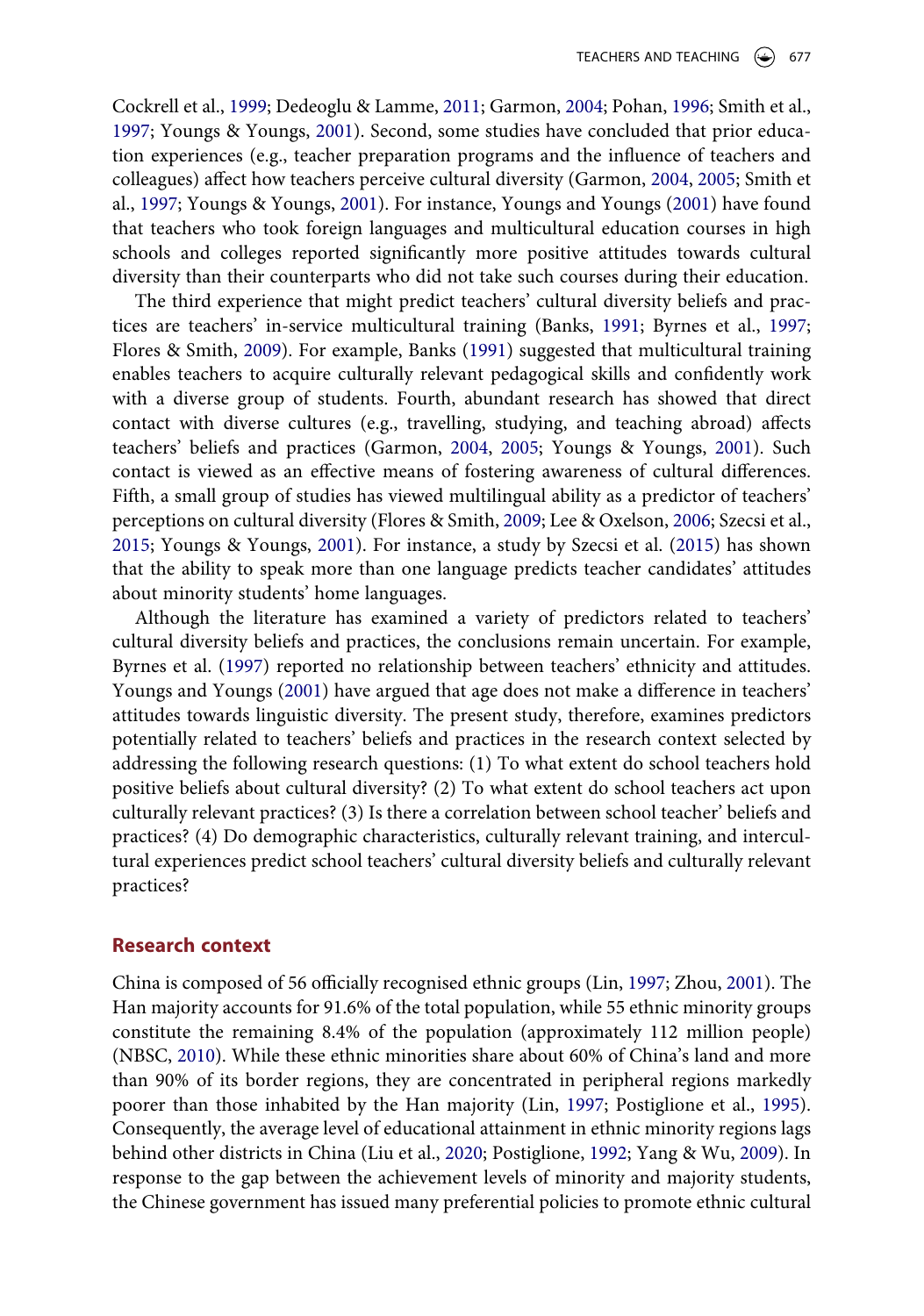<span id="page-7-1"></span><span id="page-7-0"></span>revival in schools and to increase the enrolment rates of ethnic minority students in compulsory education and higher education (Postiglione, [2009](#page-23-16); Yang & Wu, [2009](#page-24-4)). Nonetheless, research has shown that access to educational resources remains limited for ethnic minority students and the state schooling system is dominated by the Han majority language and culture (Johnson & Chhetri, [2000;](#page-21-14) Postiglione, [1992;](#page-23-15) Yuan, [2017](#page-24-5)). Against this background, the purpose of the current study is to explore the beliefs that school teachers in ethnic minority areas hold about culturally diverse students and to assess to what degree their practices reflect their cultural diversity beliefs. The results of the study will offer recommendations for teachers and policymakers to support culturally relevant education in school contexts.

<span id="page-7-3"></span><span id="page-7-2"></span>The present study was carried out in a multiethnic autonomous county in Yunnan Province in Mainland China. Yunnan is a frontier province in Southwest China, wellknown for its ethnocultural diversity (Yuan, [2017](#page-24-5)). It is home to 25 ethnic minority groups, which constitute 34% of the provincial population (Wang, [2016\)](#page-24-6). To protect the rights and interests of the ethnic minorities, the Chinese government has established eight autonomous prefectures and 29 autonomous counties in Yunnan. The selected autonomous county in the current study has 22 ethnic minority groups, primarily Dai, Lahu, and Wa. The ethnic minority groups account for 86.4% of this county's total population. As a result, schools are faced with challenges in meeting the needs of an ethnically diverse student population. Therefore, it is important to identify teachers' perceptions and behaviours regarding cultural diversity in schools which are predominantly composed of ethnic minority students. Moreover, this study is important to the Chinese context because of the multiethnic nature of society and the differences in the achievement levels of students from different ethnic backgrounds. To ensure educational equity in China, research needs to address issues that impact on the academic performance of ethnic minority students. The findings of this study can also be relevant in other societal contexts experiencing an increase in diversity in education and working on promoting culturally relevant practices in schools.

# **Method**

#### *Participants and procedures*

Data were collected during the 2018–2019 academic year in China. Convenient sampling was applied because it is an effective tool that facilitated mirroring the ethnic diversity of teaching force and student population in Yunnan. The multiethnic autonomous county in this study was selected from 29 autonomous counties in Yunnan. Ten primary schools from this county were selected based on their easy accessibility to the researcher. Two schools were in urban areas, while eight were in rural locations. ethnic minority students accounted for more than 80% of the total student population of each school selected.

Before the first author went to the research site, the survey was field tested with several school teachers and then revised before data collection. After receiving an approval letter from the county-level educational bureau, the researcher was allowed to visit ten primary schools in different villages and townships of the county. During the visit, the researcher explained to the principal of each school the importance of the research project and obtained the principal's informed consent to implement the research survey. In each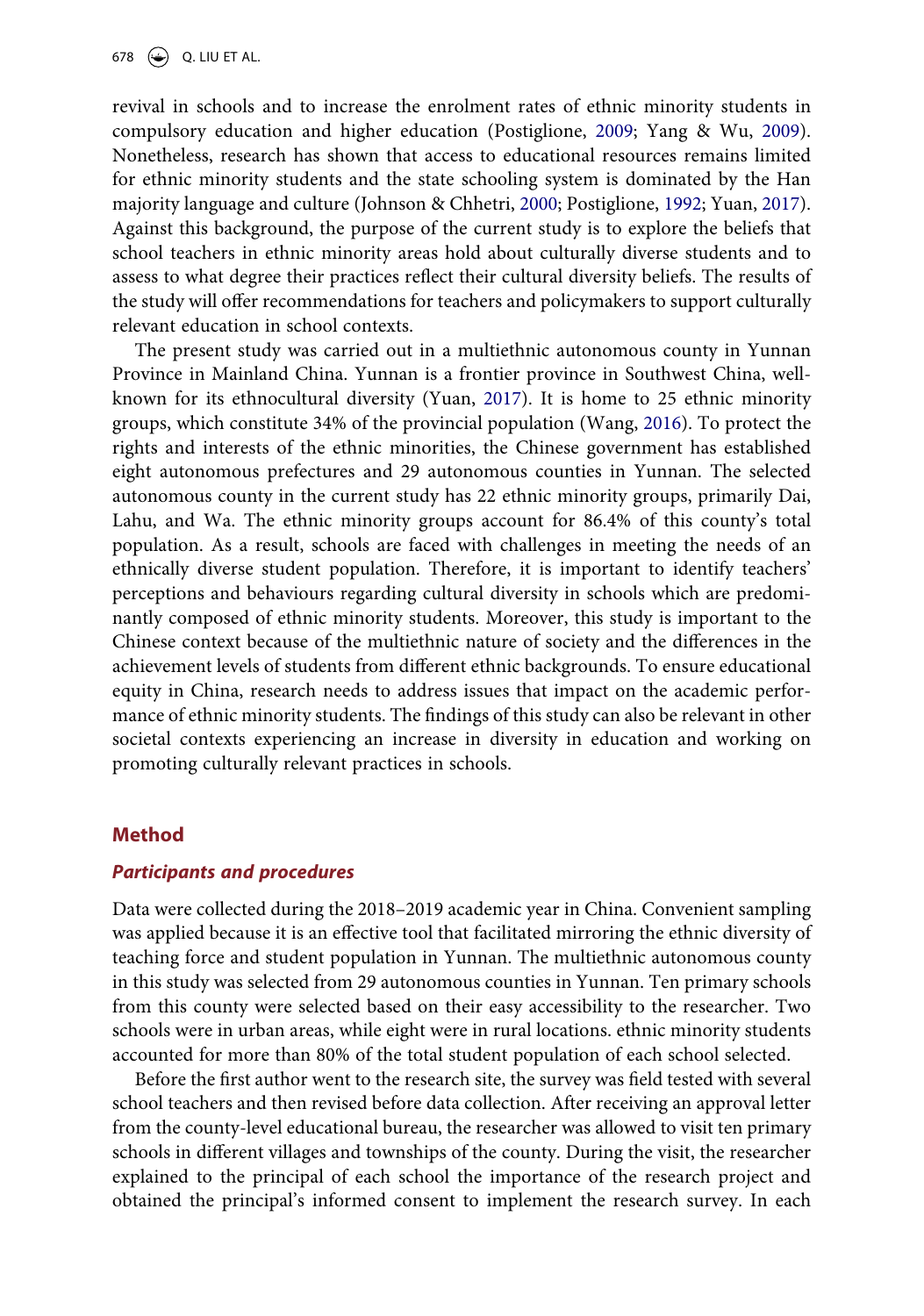school, school officials helped the researcher send the Qualtrics survey link to the teachers' online chat groups and encouraged all the available teachers to fill it in. The survey questions were prepared in simplified Chinese. The teachers' participation in this study was voluntary and based on the informed consent of all the respondents. In the schools where the teachers could not actively participate in the survey, the principals repeatedly stressed the importance of the research to all the teachers during their regular breaks. Moreover, the researcher offered the teachers who were not familiar with using a mobile phone the option to fill in printed surveys and collected them later. A total of 606 primary school teachers completed the survey during February and March 2019.

Of 606 teachers, 403 (66.5%) are women, 264 (43.6%) self-reported as belonging to the Han majority group, and 568 (93.7%) have university or college diplomas. In addition, the mean length of teaching experience was 16.28 years when the study was conducted  $(SD = 10.02;$  see [Table 1](#page-9-0) for the descriptive statistics).

#### *Measures*

#### *Cultural diversity beliefs*

To assess the degree to which the teachers endorse cultural diversity in their schools, we adapted the scale developed by Hachfeld et al. [\(2011](#page-21-7)), and we added several new items based on the ethnic context in China (Wang & Gou, [2013](#page-24-7)). The scale by Hachfeld et al. ([2011\)](#page-21-7) has showed two-dimensional structure. The Cronbach's reliabilities for multiculturalism subscale (α = .75) and egalitarianism (α = .75) subscale are satisfactory. The Cultural Diversity Beliefs scale in the present study showed no dimensions. Cronbach's alpha for the scale was .949 (mean =  $4.02$ , SD = 0.60; see [Table 1](#page-9-0) for the descriptive statistics). It was translated into Chinese by the first author and one Chinese researcher majoring in English literature. This Cultural Diversity Beliefs scale has nine items scored using a 5-point Likert-type scale ranging from 'strongly disagree' (1) to 'strongly agree' (5). The following statements are three sample items: (1) 'In the classroom, it is important to be responsive to the differences between ethnic cultures.' (2) 'It is important for students to learn that people from other ethnic cultures can have different values and traditions.' (3) 'Getting to know ethnic cultures helps teachers get along with students of different ethnic groups.' The overall scale was measured based on the mean scores of the nine items, resulting in possible scores of 1 to 5, with higher scores indicating that the teachers have positive beliefs about cultural diversity.

#### *Culturally relevant practices*

<span id="page-8-0"></span>Teachers' culturally relevant practices were measured using the Culturally Relevant Practices scale. This scale has eight items with three answer categories ranging from 'never' (1) to 'often' (3). The scale was adapted from the existing literature (Spanierman et al., [2011](#page-23-6); Wang & Gou, [2013](#page-24-7)). The scale developed by Spanierman et al. [\(2011\)](#page-23-6) consists of two factors: multicultural teaching skill ( $\alpha = .80$ ) and multicultural teaching knowledge ( $\alpha = .78$ ). Wang and Gou ([2013\)](#page-24-7) have measured Chinese teachers' multicultural teaching competency. Although they have not indicated the reliability and factor structure, their scale provides insights on how to make survey items appropriate in the contemporary Chinese context. The Culturally Relevant Practices scale in the present study showed no dimensions. It had a Cronbach's alpha of 0.82 (mean = 2.41,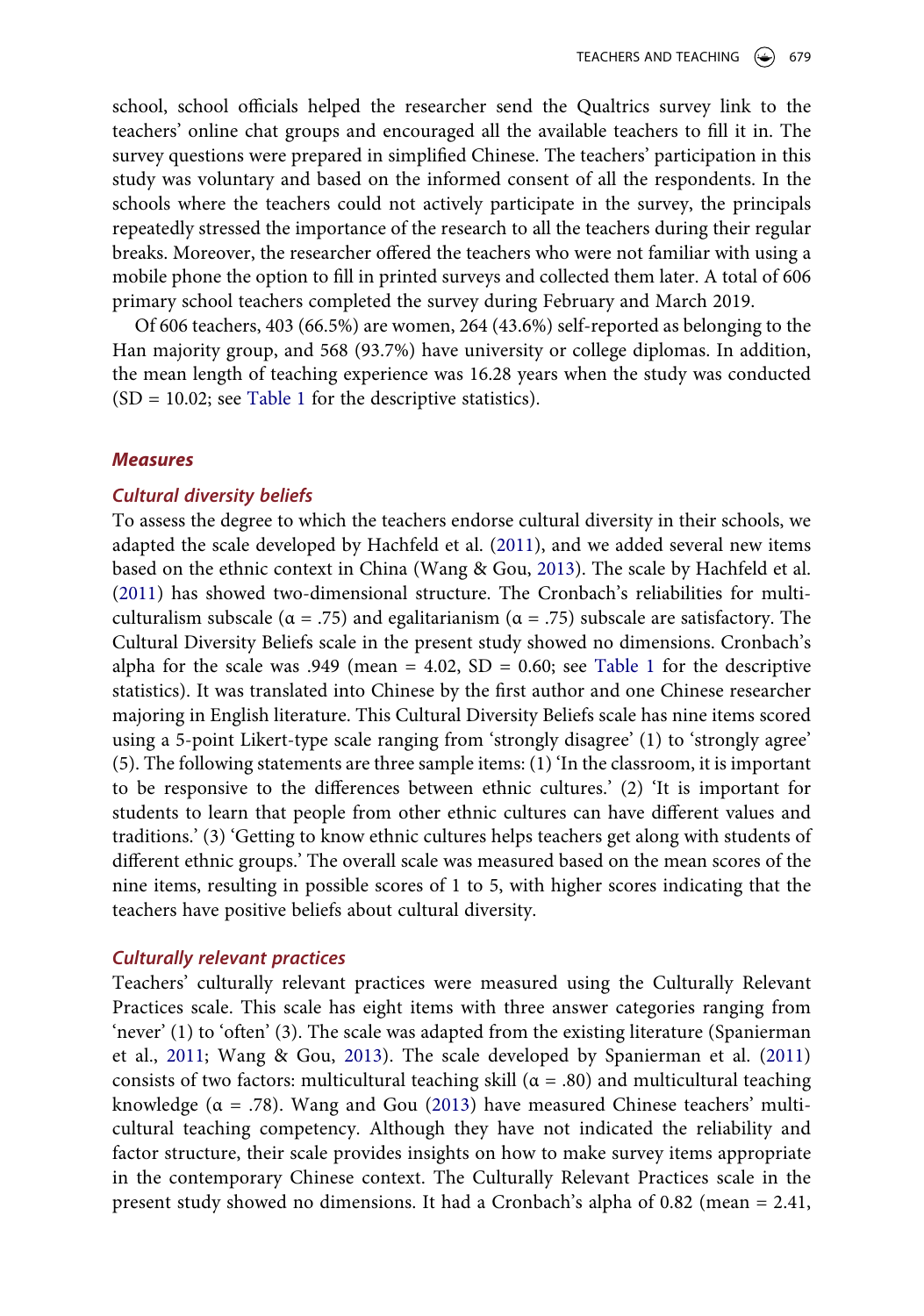680 Q. LIU ET AL.

<span id="page-9-0"></span>

|  |  | Table 1. Descriptive statistics. |  |
|--|--|----------------------------------|--|
|--|--|----------------------------------|--|

| Variable                             | N teachers | Min.         | Max.         | Mean or % | SD    | Alpha |
|--------------------------------------|------------|--------------|--------------|-----------|-------|-------|
| Beliefs about cultural diversity     | 579        | 1            | 5            | 4.02      | 0.60  | 0.95  |
| Culturally relevant practices        | 577        | $\mathbf{1}$ | 3            | 2.41      | 0.35  | 0.82  |
| Gender                               | 606        |              |              |           |       |       |
| Female                               | 403        | $\pmb{0}$    | 1            | 66.5%     |       |       |
| Male (ref.)                          | 203        | 0            | $\mathbf{1}$ | 33.5%     |       |       |
| Age                                  | 606        |              |              |           |       |       |
| 18-34 years old (ref.)               | 219        | $\pmb{0}$    | 1            | 36.1%     |       |       |
| 35-44 years old                      | 217        | 0            | 1            | 35.8%     |       |       |
| 45 years or older                    | 170        | 0            | $\mathbf{1}$ | 28.1%     |       |       |
| Ethnicity                            | 606        |              |              |           |       |       |
| Han majority                         | 264        | 0            | 1            | 43.6%     |       |       |
| Ethnic minorities (ref.)             | 342        | 0            | 1            | 56.4%     |       |       |
| Yi                                   | 84         |              |              | 13.9%     |       |       |
| Hani                                 | 71         |              |              | 11.7%     |       |       |
| Dai                                  | 64         |              |              | 10.6%     |       |       |
| Lahu                                 | 51         |              |              | 8.4%      |       |       |
| Wa                                   | 39         |              |              | 6.4%      |       |       |
| Other                                | 33         |              |              | 5.4%      |       |       |
| Teaching experience                  | 606        | $\pmb{0}$    | 39           | 16.28     | 10.02 |       |
| Level of education                   | 606        |              |              |           |       |       |
| University or college degree         | 568        | 0            | 1            | 93.7%     |       |       |
| Without university or college degree | 38         | $\mathbf 0$  | $\mathbf{1}$ | 6.3%      |       |       |
| Culturally relevant training         | 606        |              |              |           |       |       |
| No (ref.)                            | 457        | 0            | 1            | 75.4%     |       |       |
| Yes                                  | 149        | 0            | $\mathbf{1}$ | 24.6%     |       |       |
| Intercultural interactions           | 584        |              |              |           |       |       |
| Frequently                           | 398        | 0            | 1            | 68.2%     |       |       |
| Non-frequently (ref.)                | 186        | $\mathbf 0$  | 1            | 31.8%     |       |       |
| International travel experience      | 584        |              |              |           |       |       |
| No (ref.)                            | 481        | 0            | 1            | 82.4%     |       |       |
| Yes                                  | 103        | $\mathbf 0$  | $\mathbf{1}$ | 17.6%     |       |       |
| Domestic travel experience           | 584        |              |              |           |       |       |
| No (ref.)                            | 154        | 0            | 1            | 26.4%     |       |       |
| Yes                                  | 430        | $\mathbf{0}$ | $\mathbf{1}$ | 73.6%     |       |       |
| Multilingual background              | 587        |              |              |           |       |       |
| One (ref.)                           | 295        | 0            | 1            | 50.3%     |       |       |
| Two                                  | 214        | $\mathbf 0$  | $\mathbf{1}$ | 36.5%     |       |       |
| Three or more                        | 78         | $\mathbf 0$  | 1            | 13.3%     |       |       |
| News exposure                        | 584        |              |              |           |       |       |
| Never                                | 67         | $\pmb{0}$    | 1            | 11.5%     |       |       |
| Sometimes                            | 422        | $\pmb{0}$    | 1            | 72.3%     |       |       |
| Often (ref.)                         | 95         | 0            | 1            | 16.3%     |       |       |

frequency (N teachers), minimum score (Min.), maximum score (Max.), mean (for interval variables), percentage (for categorical variables), standard deviation (SD), and Cronbach's alpha for scales (Alpha).

SD = 0.35; see [Table 1](#page-9-0) for the descriptive statistics). Three sample items were as follows: (1) 'I integrate the cultural values and lifestyles of ethnic groups into my teaching.' (2) 'I communicate effectively with students' parents who have diverse ethnic backgrounds.' (3) 'I consider the ethnic characteristics of students when preparing lessons.' The overall scale was measured based on the mean scores of the eight items, resulting in possible scores of 1–3, with higher scores indicating that the teachers implement culturally relevant practices.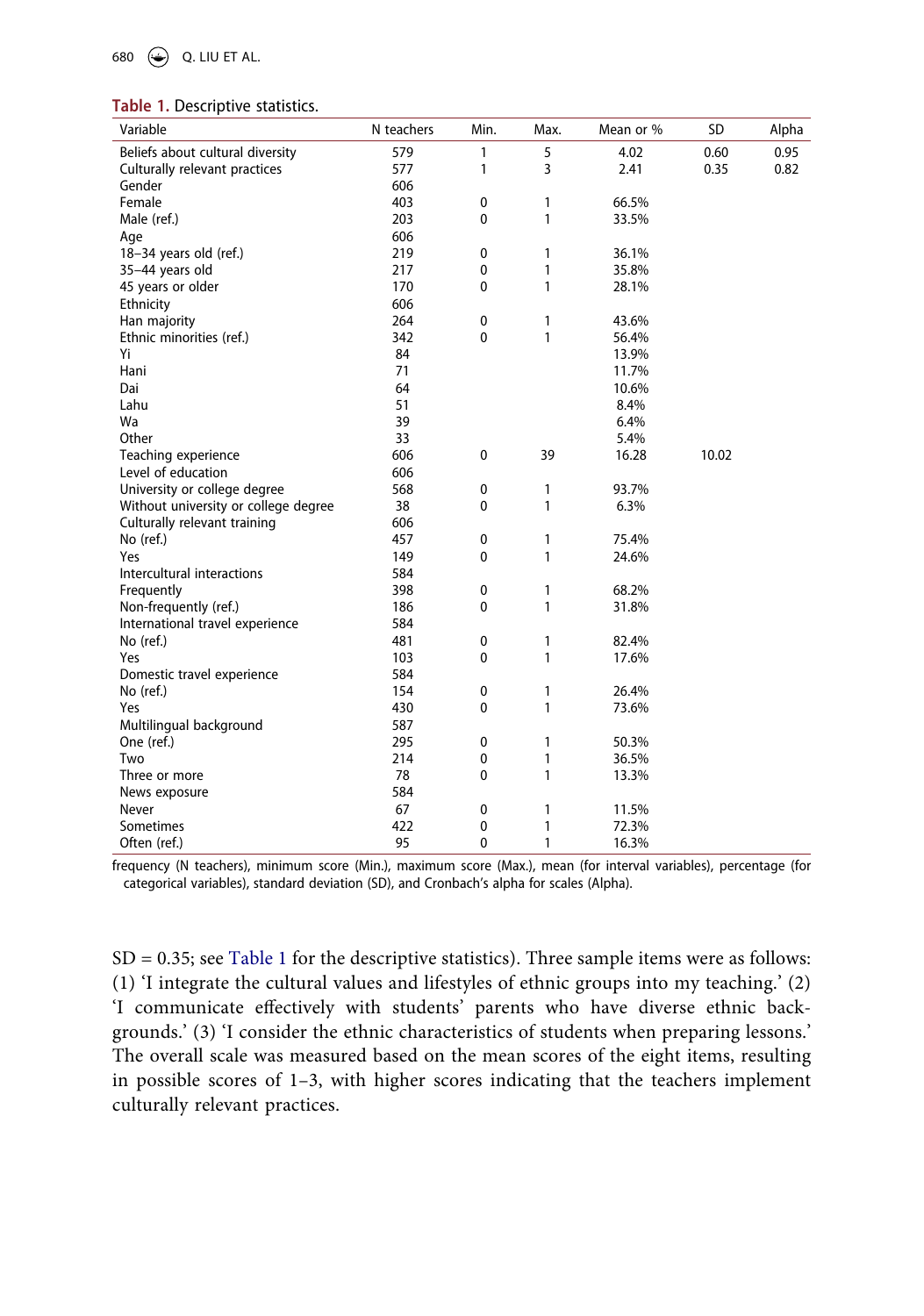# *Gender*

Regarding gender in the sample,  $66.5\%$  (n = 403) of the teachers is female, and 33.5%  $(n = 203)$  is male.

## *Age*

We distinguished three age groups: (1) 18–34 years old (36.1%); (2) 35–44 years old (35.8%); and (3) 45 years and older (28.1%).

### *Teaching experience*

The teaching experience was measured by asking teachers to report how many years they had taught ( $M = 16.28$ , SD = 10.022). A high positive correlation was found between the teachers' age and their teaching experience ( $r = 0.913$ ,  $p < 0.01$ ), so teaching experience was excluded from the data analysis.

#### *Ethnicity*

To measure ethnicity, the teachers were asked to choose their ethnicity from 56 officially recognised ethnic groups. The sizes of the main ethnic groups are shown in [Table 1.](#page-9-0) Given the unbalanced responses, we recoded this variable into two categories: the Han majority group (43.6%) and the ethnic minority groups (56.4%). Within the ethnic minority groups, teachers from the three largest ethnic groups (i.e., Dai, Lahu, and Wa) are less than those from the Yi and Hani groups.

#### *Level of education*

To measure the teachers' level of education, they were asked about the highest level of formal education they had completed: junior middle school, technical high school, general high school, university or college, postgraduate degree, and others. We found that the responses were unevenly distributed because 94.2% of the participants had university or college degrees, so we dropped this variable from the data analysis.

#### *Culturally relevant training*

<span id="page-10-0"></span>Culturally relevant training was defined as in-service training courses that explicitly teach issues concerning diversity and multiculturalism (Kahn et al., [2014](#page-21-15)). It was measured with two questions. First, the teachers were asked to report whether they had attended any training related to ethnicity and culture during their teaching careers (see [Table 1](#page-9-0) for the descriptive statistics). Of the teachers, 149 (24.6%) reported that they had attended teaching training related to cultural diversity. Second, these teachers were further asked to reflect on the main contents of the training.

The variety of training contents mainly covered three categories. First, 32 teachers had received training related to ethnic minorities' histories, ethnic arts (e.g., songs, dances), behaviours, and customs to learn about, respect, and propagate ethnic cultures. Second, 37 teachers were trained in Mandarin Chinese and ethnic minority languages from the Dai, Lahu, and Wa groups to improve teaching and learning in ethnically diverse classrooms. Third, 80 teachers reported that they had received various pedagogy-related training on how to teach students from ethnic minority groups, manage ethnically diverse classrooms, and communicate with ethnic minority students.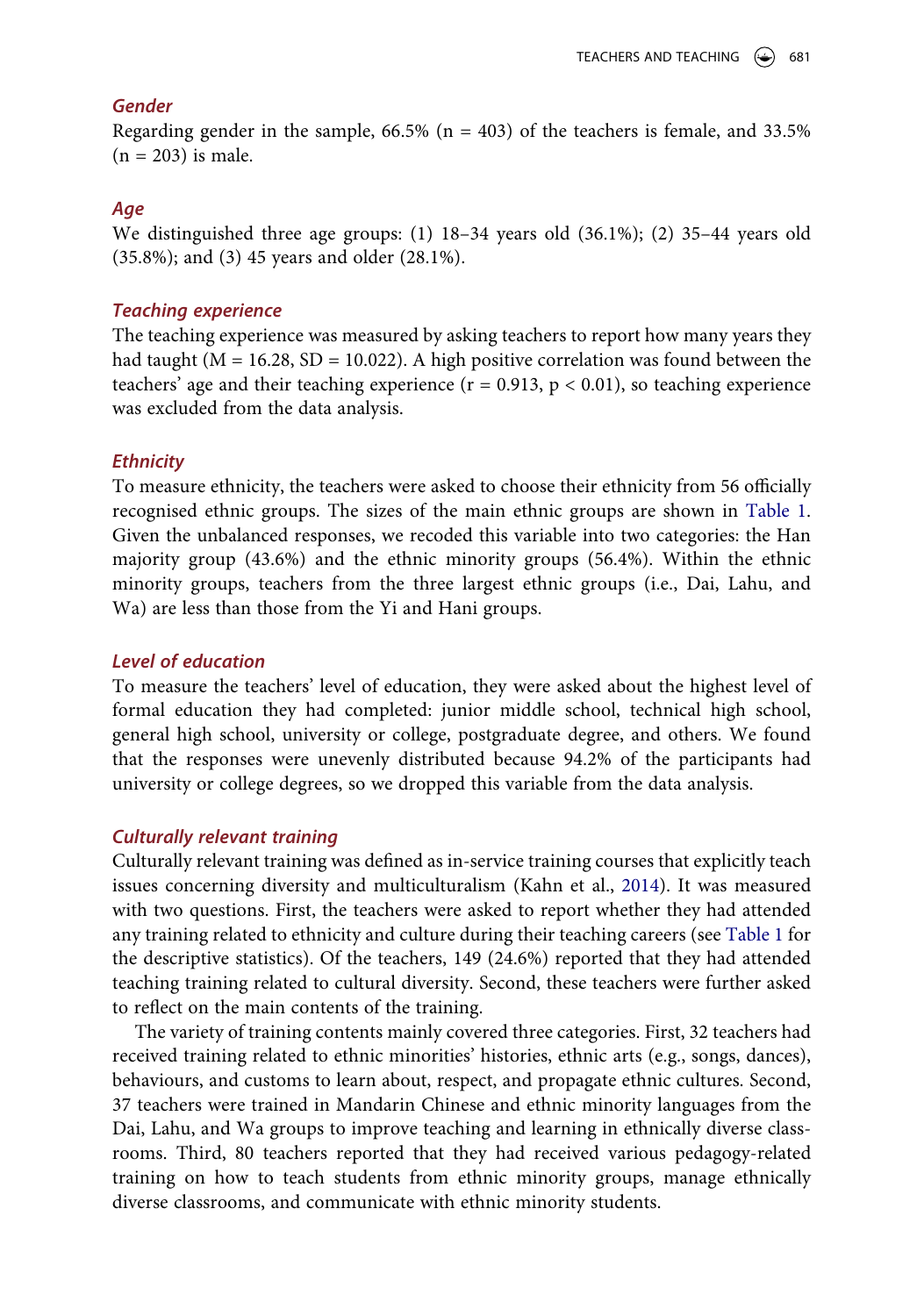682  $\bigodot$  Q. LIU ET AL.

# *Intercultural experiences*

Intercultural experiences refer to individuals' exposure to culturally diverse environments (Garmon, [2005](#page-21-12)). Based on the literature, this construct was measured with five indicators. First, the teachers were asked to rate their intercultural interactions ('How often do you interact with people whose culture or ethnicity is different from yours?'). Second, the teachers were asked to rate their domestic travel experience ('How often do you travel to different regions in China?'). Third, the teachers reported their international travel experience ('How often do you travel outside China?'). Fourth, we asked the teachers to report their news exposure ('How often do you watch, read, or listen to international news?'). These four questions had three responses ranging from 'never' (1) to 'often' (3). The fifth indicator measuring intercultural experiences was having a multilingual background based on the number of languages the teachers spoke well, including their home language. This question had three responses: 'one, only my mother tongue' (1); 'two' (2); and 'three or more' (3) (see [Table 1](#page-9-0) for the descriptive statistics).

Some answer options had response rates too low to be separate categories, so we recoded intercultural interaction into non-frequently ('never' and 'sometimes') and frequently ('often') categories. In addition, domestic travel experience and international travel experience were recoded into yes ('sometimes' and 'often') and no ('never') categories (see [Table 1](#page-9-0) for the descriptive statistics).

### *Data analysis*

After 606 responses were gathered, the data were entered into SPSS (Statistical Package for Social Sciences) for analysis. First, we calculated the teachers' responses to each item on the teachers' Cultural Diversity Belief scale and the Culturally Relevant Practices scale to examine to what extent they endorse and practice cultural diversity. Second, we carried out Pearson's correlation analysis to assess whether there is a correlation between the teachers' cultural diversity beliefs and practices. Third, we performed multiple regression analysis to examine whether demographic factors, multicultural teaching training, and intercultural experiences predict the teachers' cultural diversity beliefs and practices. Missing data were handled by excluding cases listwise.

# **Results**

To what extent do the teachers in predominantly ethnic minority schools hold positive beliefs about cultural diversity? To answer this question, we examined the overall mean of the Cultural Diversity Belief scale and the teachers' responses to the scale items. The overall mean of 4.02 (see [Table 1\)](#page-9-0) shows that the average of the teachers' response was between 'agree' and 'strongly agree.' [Table 2](#page-12-0) presents the percentages of the teachers who answered with 'agree' or 'completely agree.' These figures indicate that the majority of the teachers in the study support schools in promoting ethnocultural diversity. Of the teachers, 91.5% agreed that getting to know ethnic cultures helps teachers to get along with students of different ethnic groups (item 7). This shows teachers' awareness of the critical role of learning ethnic cultures in creating positive relationships with their students. In addition, 91.1% of the teachers stated that teachers should make culturally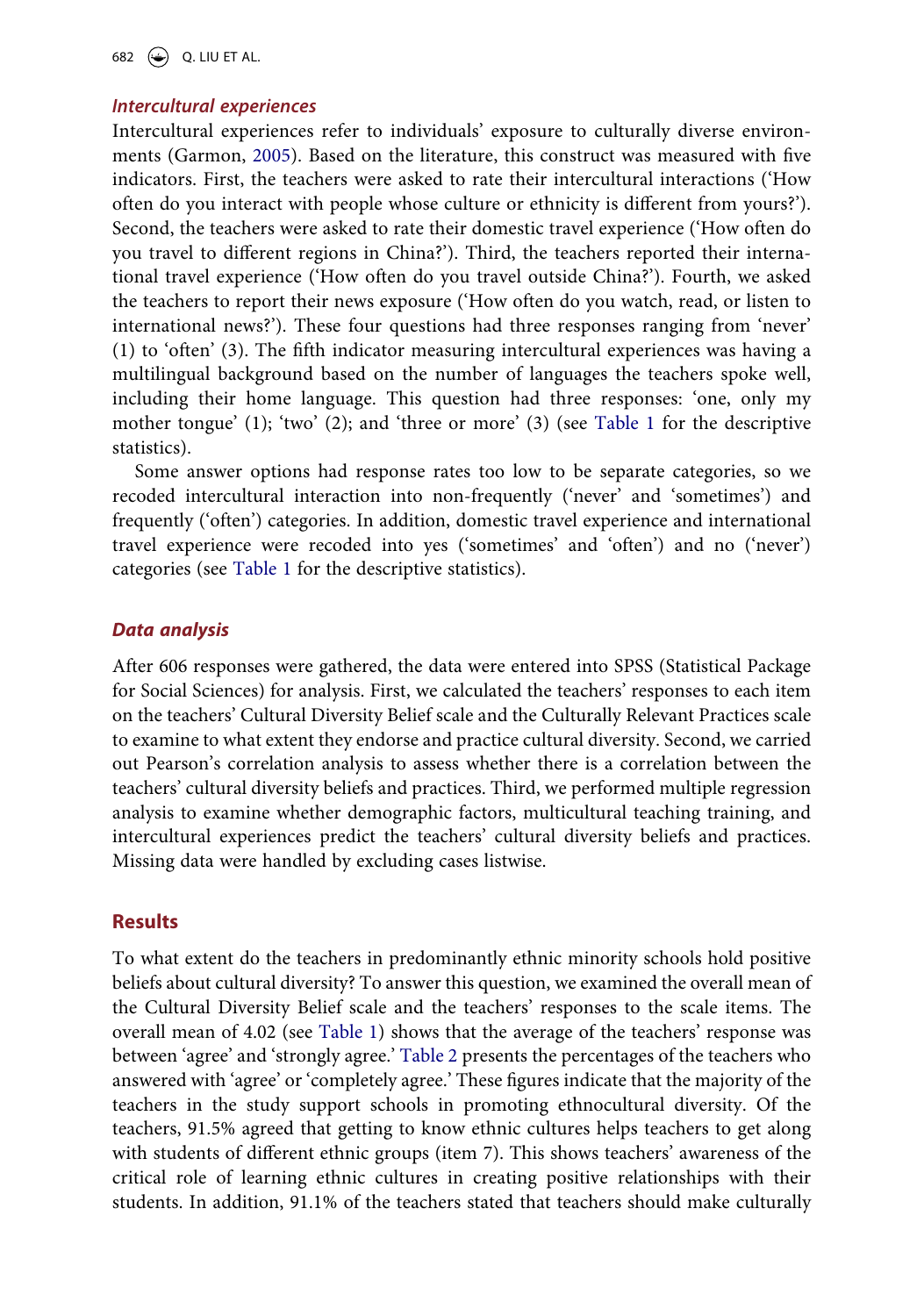|      |                                                                                                                                 |      | Standard  | (Completely) |
|------|---------------------------------------------------------------------------------------------------------------------------------|------|-----------|--------------|
| Item | Description                                                                                                                     | Mean | deviation | agree        |
| 1    | In the classroom, it is important to be responsive to the differences<br>between ethnic cultures.                               | 3.92 | 0.762     | 87.1%        |
| 2    | It is important for students to learn that people from other ethnic cultures<br>can have different values and traditions.       | 3.94 | 0.731     | 87.3%        |
| 3    | Respecting other ethnic cultures is something that students should learn<br>as early as possible.                               | 4.01 | 0.707     | 89.8%        |
| 4    | In counselling parents who have diverse cultural backgrounds, teachers<br>should try to be considerate of cultural particulars. | 3.99 | 0.701     | 89.1%        |
| 5    | Teachers should understand the learning characteristics of students from<br>different ethnic groups.                            | 4.04 | 0.676     | 90.7%        |
| 6    | Teachers should make students feel equally treated in the classroom.                                                            | 4.14 | 0.769     | 91.1%        |
| 7    | Getting to know ethnic cultures helps teachers get along with students of<br>different ethnic groups.                           | 4.07 | 0.677     | 91.5%        |
| 8    | As long as the teaching methods are appropriate, ethnic minority students<br>can achieve good results.                          | 4.00 | 0.728     | 86.1%        |
| 9    | Dealing with cultural diversity should be taught in teacher training<br>courses.                                                | 4.09 | 0.675     | 90.9%        |

<span id="page-12-0"></span>**Table 2.** Agreement with items on the cultural diversity beliefs scale.

diverse students feel equally treated in the classroom (item 6). Important to note is that 90.9% of the teachers in our sample believe that teacher training courses should offer training on cultural diversity (see item 9). In contrast, the statement 'As long as the teaching methods are appropriate, ethnic minority students can achieve good results' received the lowest support from teachers (86.1%). This suggests that teachers place less emphasis on their teaching methods when it comes to the school performance of ethnic minority students.

So far, we have demonstrated that the teachers are in favour of cultural diversity in education. Next, we explore to what degree these teachers act upon culturally relevant practices in their schools. In [Table 3,](#page-12-1) we present the results of the teachers' responses to the items on the Culturally Relevant Practices scale. First, the majority of the teachers generally implement the culturally relevant practices listed on the scale as the response rate for 'never' was relatively low. Second, more than half of the teachers reported that

|      |                                                                                                                                  | Responses |           |       | Standard |           |
|------|----------------------------------------------------------------------------------------------------------------------------------|-----------|-----------|-------|----------|-----------|
| Item | Description                                                                                                                      | Never     | Sometimes | Often | Mean     | deviation |
|      | I integrate the cultural values and lifestyles of ethnic groups<br>into my teaching.                                             | 2.3%      | 72.1%     | 25.6% | 2.23     | 0.474     |
| 2    | I plan activities to celebrate diverse cultural practices in my<br>classroom.                                                    | 5.2%      | 72.6%     | 22.2% | 2.17     | 0.495     |
| 3    | I plan events to increase students' knowledge about the<br>cultural experiences of the various ethnic groups in my<br>classroom. | 4.5%      | 63.3%     | 32.2% | 2.28     | 0.539     |
| 4    | I use teaching strategies that affirm the ethnic identities of all<br>students.                                                  | 2.8%      | 51.8%     | 45.4% | 2.43     | 0.548     |
| 5    | I use the historical experiences of various ethnic groups to<br>improve students' learning.                                      | 4.5%      | 57.9%     | 37.6% | 2.33     | 0.559     |
| 6    | I solve the conflicts between students from different ethnic<br>groups.                                                          | 1.0%      | 36.6%     | 62.4% | 2.61     | 0.508     |
| 7    | I communicate effectively with students' parents who have<br>diverse ethnic backgrounds.                                         | 1.2%      | 32.2%     | 66.6% | 2.65     | 0.501     |
| 8    | I consider students' ethnic characteristics when preparing<br>lessons.                                                           | 2.4%      | 38.5%     | 59.1% | 2.57     | 0.543     |

<span id="page-12-1"></span>**Table 3.** Agreement with items on the culturally relevant practices scale.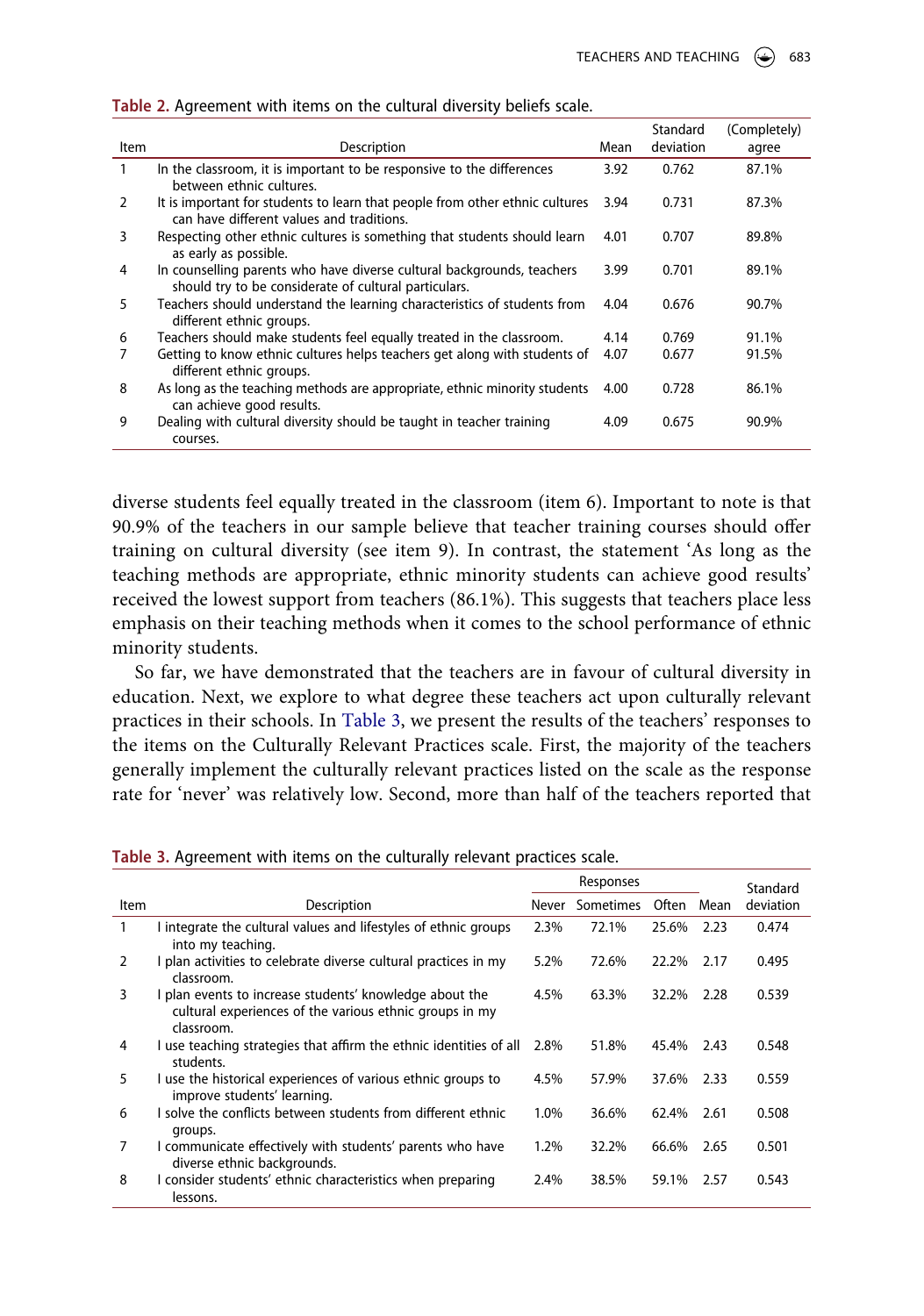# 684  $\bigodot$  Q. LIU ET AL.

<span id="page-13-0"></span>**Table 4.** Correlations between teachers' beliefs and practices.

|                           |                       | Mean of teachers' practices |
|---------------------------|-----------------------|-----------------------------|
| Mean of teachers' beliefs | Pearson's Correlation | $.103*$                     |
|                           | Sig. (2-tailed)       | .014                        |
| $\sim$ $\sim$ $\sim$      |                       |                             |

 $*$  p < 0.05.

they sometimes consider multicultural elements in their teaching practices to promote cultural diversity, ethnic identity, and student learning (5 items; for example, 'I integrate the cultural values and lifestyles of ethnic groups into my teaching'). Third, the most frequent practice that the teachers reported is effective communication with ethnically diverse parents. Hence, teachers believe that they are able to establish strong and supportive relationships with students' parents.

Is there a correlation between school teacher' beliefs and practices? Regarding the third research question, the results in [Table 4](#page-13-0)[Table 5](#page-13-1) indicate a weak positive correlation between school teachers' cultural diversity beliefs and culturally relevant practices  $(r = 0.103, p = 0.014).$ 

|                                 |         | Culturally relevant practices |            |
|---------------------------------|---------|-------------------------------|------------|
| Variable                        | β       | <b>SE</b>                     | P          |
| Intercept                       | 2.33    | 0.07                          | $0.00***$  |
| Age                             |         |                               |            |
| 35-44 years old                 | 0.09    | 0.03                          | $0.007**$  |
| 45 years or older               | 0.11    | 0.04                          | $0.003**$  |
| 18-34 years old (ref.)          |         |                               |            |
| Gender                          |         |                               |            |
| Female                          | 0.02    | 0.03                          | 0.46       |
| Male (ref.)                     |         |                               |            |
| Ethnicity                       |         |                               |            |
| Han                             | 0.08    | 0.03                          | $0.01**$   |
| Ethnic minorities (ref.)        |         |                               |            |
| Culturally relevant training    |         |                               |            |
| Yes                             | 0.06    | 0.03                          | 0.07       |
| No (ref.)                       |         |                               |            |
| Intercultural interactions      |         |                               |            |
| Frequently                      | 0.11    | 0.03                          | $0.001**$  |
| Non-frequently (ref.)           |         |                               |            |
| International travel experience |         |                               |            |
| Yes                             | $-.01$  | 0.034                         | 0.81       |
| No (ref.)                       |         |                               |            |
| Domestic travel experience      |         |                               |            |
| Yes                             | 0.03    | 0.04                          | 0.48       |
| No (ref.)                       |         |                               |            |
| News exposure                   |         |                               |            |
| Never                           | $-0.29$ | 0.06                          | $0.000***$ |
| Sometimes                       | $-0.18$ | 0.04                          | $0.000***$ |
| Often (ref.)                    |         |                               |            |
| Multilingual background         |         |                               |            |
| Two                             | $-0.01$ | 0.03                          | 0.75       |
| Three or more                   | 0.16    | 0.05                          | $0.001**$  |
| One (ref.)                      |         |                               |            |
| $R^2$                           | 0.14    |                               |            |
| F                               | 7.18    |                               |            |

<span id="page-13-1"></span>**Table 5.** Multiple regression analysis.

 $*<sub>p</sub> < 0.05; **<sub>p</sub> < 0.01; ***<sub>p</sub> < 0.001.$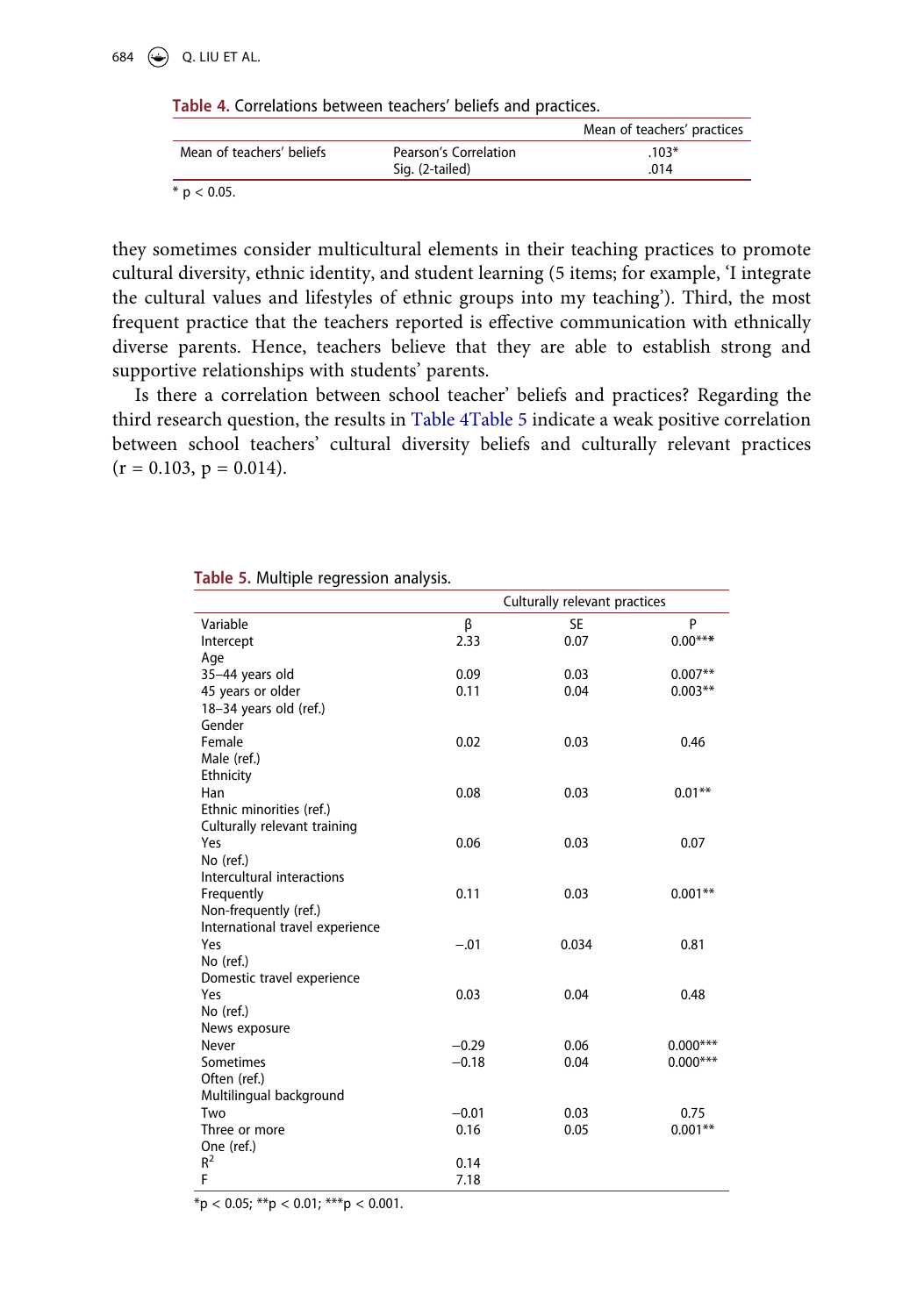Do demographic characteristics, culturally relevant training, and intercultural experiences predict school teachers' cultural diversity beliefs and culturally relevant practices? For the fourth research question, we excluded the cultural diversity beliefs from the multiple regression models because this dependent variable was highly right skewed, and all the predictors accounted for only 4% of the variance in the cultural diversity beliefs scores. Consequently, we only present the results for the culturally relevant practices. Our results show that all the predictors contributed approximately 15% of the variance, and the overall regression equation was significant ( $R^2 = 0.14$ , F (12,525) = 7.18, p < .001). With respect to age, teachers aged 45 and older implemented significantly higher levels of culturally relevant practices than their colleagues in the 18–34-year-old age group  $(b = 0.11, p = 0.003)$ . Similarly, the teachers in the 35-44-year-old age group showed higher levels of culturally relevant practices than younger teacher group ( $b = 0.09$ , p = 0.007). Ethnicity had a significant association with the level of culturally relevant practices. We also found that the ethnic minority teachers reported significantly lower levels of culturally relevant practices than their Han majority colleagues ( $b = -0.08$ , p = 0.008). However, gender was not found to significantly affect the teachers' practices  $(b = 0.02, p = 0.46).$ 

The analysis results indicate that culturally relevant training did not predict the teachers' culturally relevant practices ( $b = .06$ ,  $p = 0.068$ ). Intercultural interactions were found to be important to the extent that the teachers implemented culturally relevant practices. The teachers who frequently interacted with people from different cultural backgrounds generally reported more culturally relevant practices than their colleagues who engaged in fewer intercultural interactions ( $b = 0.11$ ,  $p = 0.001$ ). We found a significant association between the frequency of international news exposure and the level of culturally relevant practices. The teachers who regularly watched, read, and listened to news about other countries showed significantly higher levels of culturally relevant practices than their colleagues who were not interested ( $b = -0.29$ ,  $p < 0.001$ ) or were less interested in international news ( $b = 0.18$ ,  $p < 0.001$ ). In other words, the more frequently the teachers watched, read, and listened to news about other countries, the more likely they were to implement culturally relevant practices when the other variables remained constant. Multilingual background significantly influenced the teachers' practices. The results indicate that the teachers speaking three or more languages reported significantly more culturally relevant practices than their monolingual colleagues  $(b = 0.16, p = 0.001).$ 

# **Discussion**

To fill the gaps in research, four research questions were addressed in the present study: (1) To what extent do school teachers hold positive beliefs about cultural diversity? (2) To what extent do school teachers act upon culturally relevant practices? (3) Is there a correlation between school teacher' beliefs and practices? (4) Do demographic characteristics, culturally relevant training, and intercultural experiences predict school teachers' cultural diversity beliefs and culturally relevant practices?

Based on the findings, an overwhelming majority of the sampled teachers have highly favourable attitudes towards cultural diversity in their schools. In other words, the teachers in this study are aware that different ethnic cultures have their standards and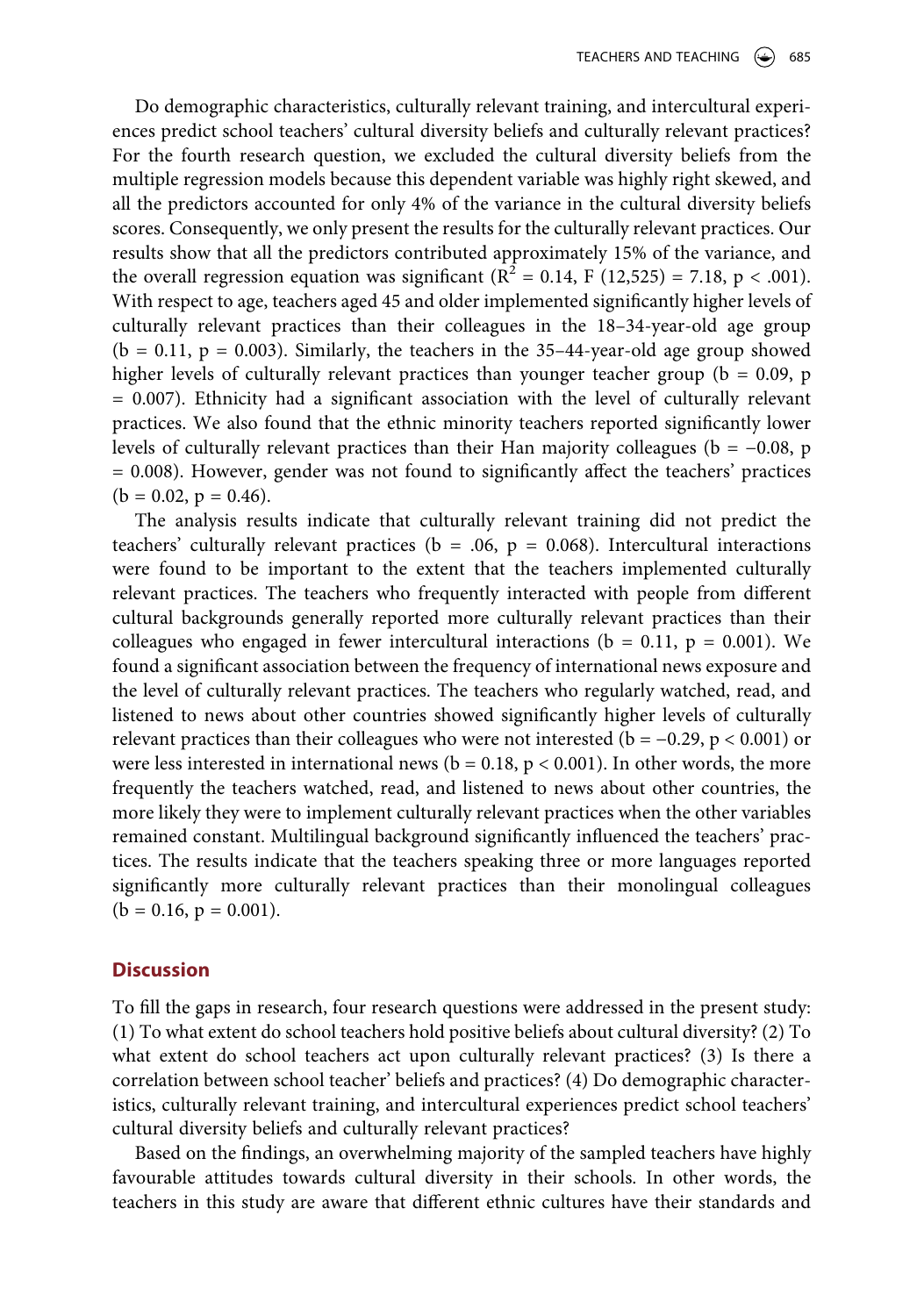values. Moreover, the teachers generally acknowledged that students' home cultures and experiences should be appreciated and integrated into classroom instruction. However, these results must be interpreted carefully because social desirability might have affected the teachers' responses. In addition, the teachers reported a moderate frequency of culturally relevant practices, indicating that their positive beliefs are not necessarily translated into their educational practices. Thus, there remains a gap between teachers' beliefs and practices. Pearson's correlation analysis further suggests a marginal, weak relationship between teachers' cultural diversity beliefs and culturally relevant practices. These findings confirm previous research showing that teachers have strong cultural diversity beliefs while they don't necessarily act positively upon it (Chen, [2008;](#page-20-16) Fang, [1996](#page-20-3); Raymond, [1997](#page-23-17)).

<span id="page-15-5"></span><span id="page-15-2"></span><span id="page-15-1"></span><span id="page-15-0"></span>Looking at the predictors of teachers' culturally relevant practices, some of our results confirm previous research, while other findings expand our knowledge about teachers' cultural diversity beliefs and culturally relevant practices. Regarding demographic factors, we found that Han majority teachers are more likely to engage in culturally relevant practices than their ethnic minority colleagues. This finding is not consistent with previous research in other sociocultural contexts arguing that ethnic minority teachers are more involved in multicultural teaching (Agirdag et al., [2016;](#page-19-2) Vervaet et al., [2018](#page-24-8)). Over the past decades, a number of Western researchers have suggested that the increased representation of ethnic minority teachers could promote the implementation of culturally relevant practices given the shared experiences between teachers and ethnic minority students (Jackson, [1986;](#page-21-16) Searle & Stibbs, [1989](#page-23-18); Valencia & Aburto, [1991;](#page-24-9) Villegas et al., [2012](#page-24-10)). However, the empirical evidence in this study shows that the teachers from the same ethnic minority group as the students do not necessarily act upon culturally relevant practices more than ethnic majority teachers. This might be partly because ethnic minority teachers have a higher awareness of the challenges faced by minority groups in society, and therefore desire to promote the social mobility and social participation of ethnic minority students through assimilating them into the mainstream culture. The study in Belgian context has also shown that White majority teachers try to assimilate their ethnic minority students into the dominant culture to protect students against discrimination in society (Van Praag et al., [2016\)](#page-24-11). Our findings suggest that older, experienced teachers are more likely to implement culturally relevant practices than their younger colleagues. This finding is not in line with previous research showing that teachers' age is not associated with their pedagogical behaviours (Agirdag et al., [2016](#page-19-2); Vervaet et al., [2018\)](#page-24-8). Our results indicate that gender does not significantly affect the teachers' culturally relevant practices, confirming earlier findings that gender is not related to the extent of multicultural teaching (Vervaet et al., [2018](#page-24-8); Youngs & Youngs, [2001](#page-24-2)). However, the literature has shown that women have more favourable attitudes towards cultural diversity (McAllister & Irvine, [2000;](#page-22-12) Munroe & Pearson, [2006\)](#page-22-13). As such, the varying effects of demographic factors on teachers' practices and beliefs require more attention in the future.

<span id="page-15-4"></span><span id="page-15-3"></span>Regarding culturally relevant training, it was found that teachers' participation in a training does not affect their involvement in culturally relevant practices, similar to earlier findings on teachers' multicultural attitudes (Youngs & Youngs, [2001](#page-24-2)). This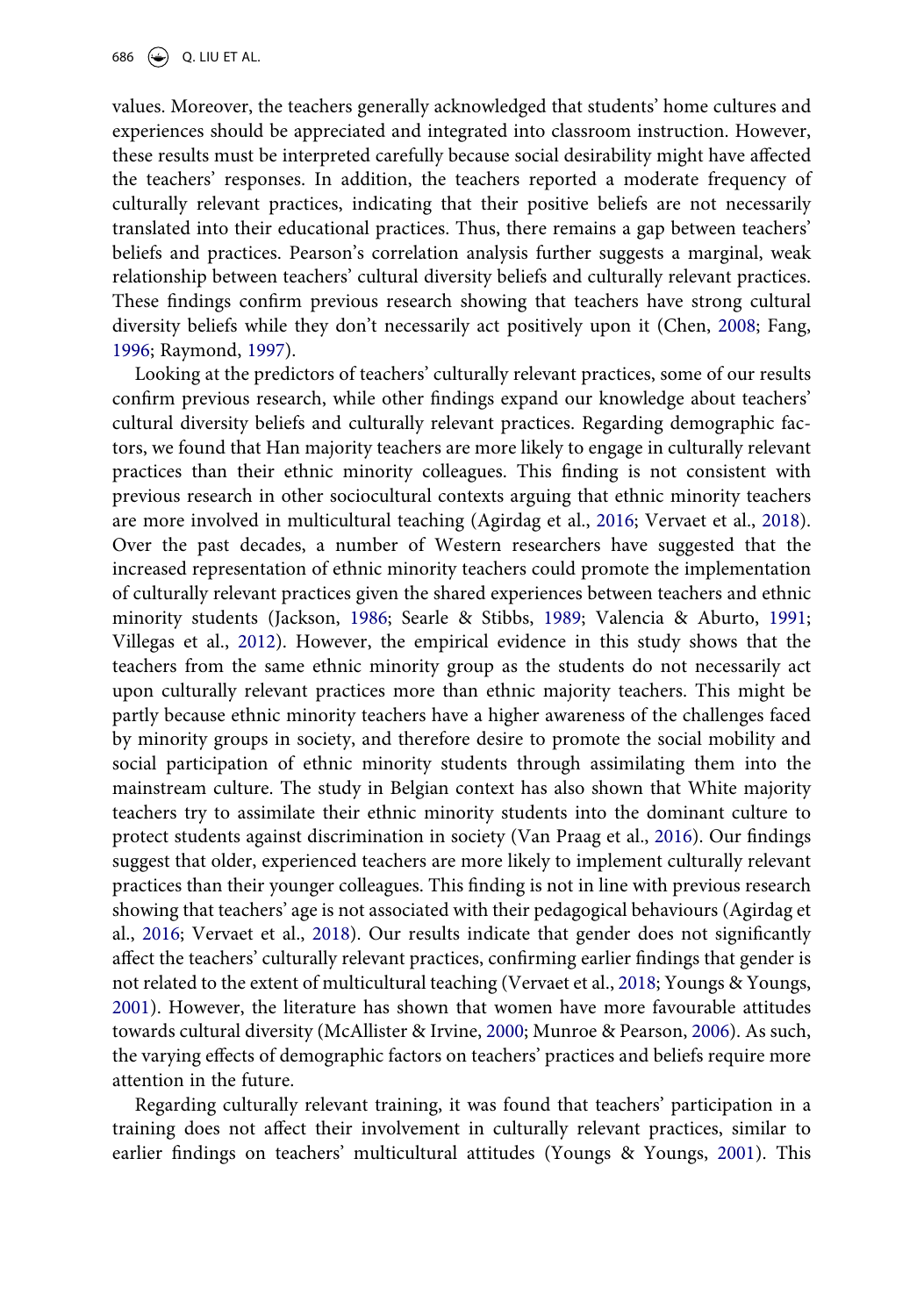finding suggests that either the existing teacher training programs in China are not sufficient or teachers in culturally diverse schools are not ready to transfer the training contents into their pedagogical behaviours.

<span id="page-16-0"></span>Regarding intercultural experiences, our study first highlights the importance of contact with culturally diverse people in shaping teachers' culturally relevant practices, consistent with prior research on teachers' beliefs (Garmon, [2004;](#page-21-11) Kahn et al., [2014](#page-21-15)). The contact hypothesis in psychology and other social sciences suggests that intergroup contacts under appropriate conditions can effectively reduce prejudice and negative attitudes between majority and minority group members (Allport, [1954](#page-19-12)). Consequently, meaningful interactions among culturally diverse groups which share equal status might positively affect teachers' practices. Second, our results indicate that travel experiences do not make a difference in teachers' educational behaviours. Previous studies have also generated mixed results about the effects of cross-cultural experiences (e.g., travelling, living, and working abroad) on teachers' cultural diversity attitudes (Garmon, [2004,](#page-21-11) [2005;](#page-21-12) Kahn et al., [2014;](#page-21-15) Youngs & Youngs, [2001\)](#page-24-2). We, therefore, argue that contact with culturally diverse people matters more than the exposure to diverse cultures in shaping teachers' culturally relevant practices. Third, exposure to international news positively influences the teachers' culturally relevant practices, which is rarely examined in the literature. More specifically, the teachers interested in watching, reading, and listening to news about other countries implement more culturally relevant practices. Fourth, the results suggest that the teachers' multilingual background affects their level of culturally relevant practices, consistent with the literature demonstrating that teachers' language ability is a stronger predictor of positive beliefs about working with culturally diverse students (Flores & Smith, [2009\)](#page-21-13).

<span id="page-16-2"></span><span id="page-16-1"></span>Despite the significance of our findings in promoting educational equity in schools in China, this study is not without limitations. First, we could not examine the relationships between the predictors and the teachers' cultural diversity beliefs due to the slight variance in the responses to the Cultural Diversity Beliefs scale. Second, the study used cross-sectional data, which prevented determining causality in the relationships among the demographic characteristics, culturally relevant training, intercultural experiences, and the involvement with culturally relevant practices. Third, this study took a broad measurement of the teachers' cultural diversity beliefs and practices, which might have prevented the capturing of the underlying dimensions of their beliefs and practices. For instance, Banks [\(1993](#page-19-1)) highlighted that multicultural education practices include content integration, knowledge construction, prejudice reduction, equity pedagogy, and empowering school culture. Other scales or measurements of teachers' beliefs and practices might have led to different results. Fourth, the collective impacts of the predictor model, although significant and substantial (14%), still left 86% of the variance in teachers' practices unexplained. Fifth, in the data collection process, we did not explicitly define each experiential predictor such as intercultural interactions and travel experiences, which might have been interpreted differently by the respondents. Sixthly, convenient sampling might limit the generalisability of the survey results to other multiethnic regions in China (Etikan et al., [2016](#page-20-17)). Finally, social desirability among the teachers may have increased the bias in the survey outcomes (Krumpal, [2013\)](#page-22-18).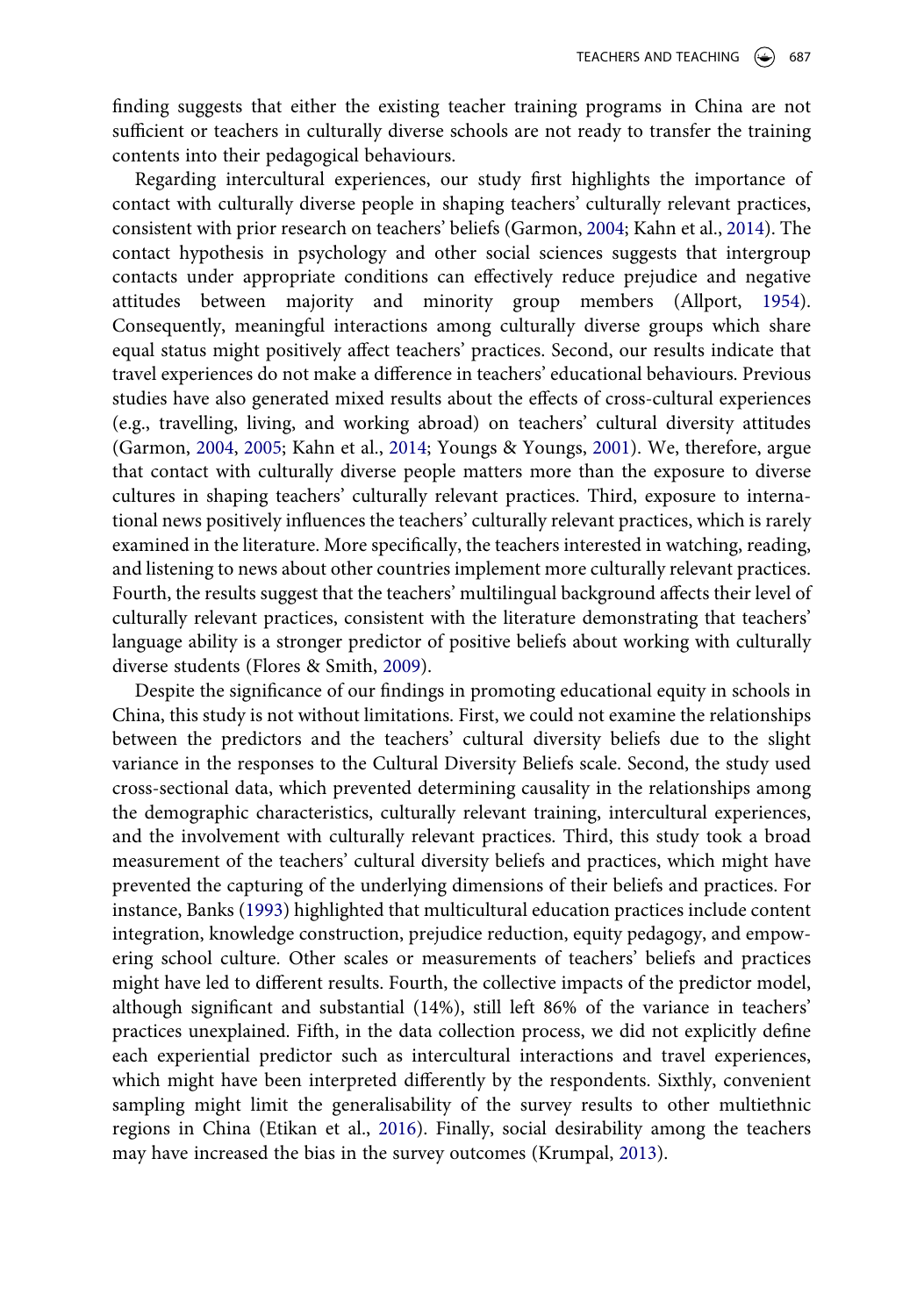<span id="page-17-2"></span>This study serves as an important starting point for further research, given that this area remains understudied in the non-Western contexts. Future studies could adopt indepth qualitative research methods (e.g., teaching journals, interviews, and classroom observation), which can give further insights into the underlying processes that might explain the relationships between teachers' cultural diversity beliefs, culturally relevant practices, and potential predictors (Civitillo et al., [2019](#page-20-2); Hyland, [2009\)](#page-21-17). For instance, drawing on the framework of culturally relevant pedagogy, Hyland [\(2009\)](#page-21-17)'s work used interviews, teaching journals, and participant observation to examine a White teacher's beliefs towards teaching Black students and the various struggles she experienced while implementing the culturally relevant teaching. As such, studies adopting qualitative research methods could provide a deeper look into the processes that shape teacher beliefs and practices in culturally diverse classrooms. Future research might also investigate school leaders' and students' perceptions of culturally relevant practices employed by teachers. In other words, it is important to look not only at what teachers say they do in schools but also on how outsiders interpret teachers' responses to cultural diversity (Agirdag, [2010;](#page-19-13) Fine-Davis & Faas, [2014;](#page-20-18) Howard, [2001](#page-21-18); Moffitt et al., [2019](#page-22-19)). For example, in a study conducted by Agirdag [\(2010\)](#page-19-13), the interviews with Turkish-bilingual and native-monolingual students suggest that Dutch monolingualism is imposed on students by the school staff and teachers. Therefore, foregrounding the perspectives of students might help to facilitative culturally relevant practices in schools.

<span id="page-17-4"></span><span id="page-17-1"></span><span id="page-17-0"></span>Finally, a natural extension of this research would be to investigate additional predictors to better understand teachers' pedagogical practices. Our research examined teachers' demographic characteristics, culturally relevant training, and intercultural experiences, but the study did not consider other internal and external predictors (Buehl & Beck, [2015](#page-19-5); Garmon, [2004](#page-21-11), [2005;](#page-21-12) Stevens & Görgöz, [2010;](#page-23-19) Thomas et al., [2009\)](#page-24-12). For example, Garmon [\(2004\)](#page-21-11) has found that the dispositional factors (i.e., openness to diversity, self-awareness, and commitment to social justice) play a critical role in teachers' positive multicultural awareness. Also, Stevens and Görgöz ([2010](#page-23-19)) have suggested the importance of nationally specific educational contexts and school characteristics on teachers' teaching beliefs and practices towards Turkish minority students. Although outside the study scope, these variables might offer further explanation for the variance in teachers' culturally relevant practices.

# <span id="page-17-3"></span>**Conclusions**

Studies on multicultural education and cultural responsiveness in education have yielded mixed conclusions on the correlations and determinants of teachers' cultural diversity beliefs and pedagogical practices. Besides, these studies have mainly focused on the beliefs and practices of ethnic majority teachers in Western contexts. The current study is unique in two ways. First, it has investigated ethnic minority teachers as well as Han majority teachers from a multiethnic region of China. Second, the study has explored school teachers' cultural diversity beliefs and practices and the associations among demographic characteristics, culturally relevant training, intercultural experiences, and the level of involvement with culturally relevant practices. We found that both majority and ethnic minority teachers have highly favourable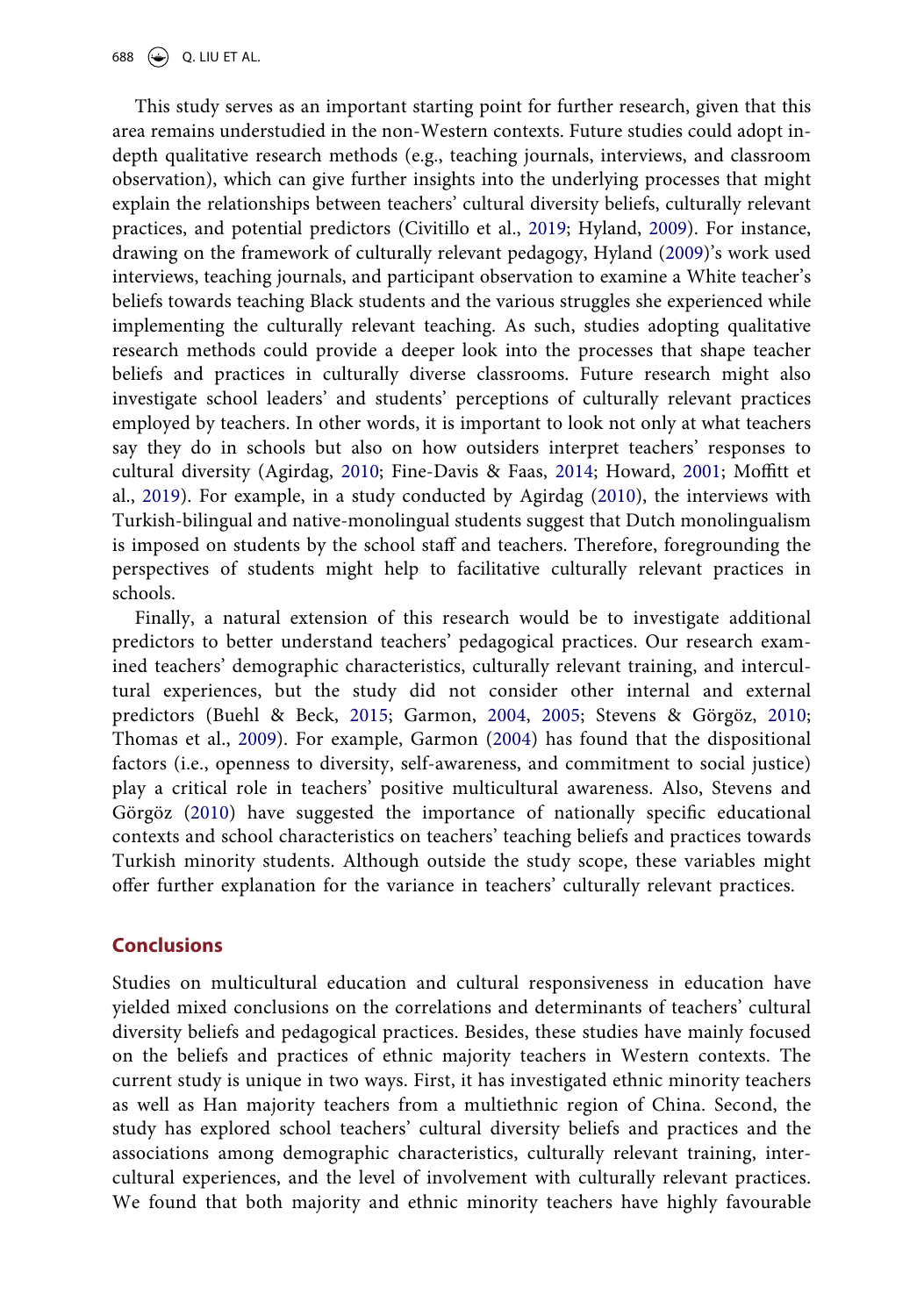beliefs about cultural diversity in their schools. However, teachers' beliefs are not necessarily reflected in their teaching practices as they are marginally correlated. We also found that the teachers' gender, culturally relevant training, and travel experiences are not associated with the extent of their culturally relevant practices. The results suggest that the teachers are more likely to implement culturally relevant practices if they belong to Han majority, are older (or have longer teaching experience), frequently interact with people from culturally diverse backgrounds, are competent in speaking three or more languages, and regularly watch, read, and listen to international news.

<span id="page-18-2"></span>Some recommendations can be made for practitioners and policymakers based on the findings. The study results show that teachers' engagement with culturally relevant practices is limited. This means, more investment is needed into improving teacher training programs in China. Previous studies conducted in the US and across European countries have underlined the importance of developing teachers' cultural knowledge and competence so that they can effectively address the needs of students and facilitate inclusion in classrooms (Fine-Davis & Faas, [2014;](#page-20-18) Milner, [2011](#page-22-20)). Such training programs can also encourage (prospective) teachers to build intercultural experiences. As indicated by the findings of this study, supporting teachers to engage in positive intercultural interactions and international news exposure, and build on their multilingual abilities can help them develop culturally relevant practices. For instance, research has shown that engaging in contact with African American students helped White teachers to develop positive attitudes and intercultural competences (Kerssen-Griep & Eifler, [2008\)](#page-21-19). Similarly, encouraging teachers to learn a new language to an intermediate level as part of their teacher training programs can help them address better the needs of their multilingual students from ethnic minority backgrounds (Calafato, [2019](#page-20-19)).

# <span id="page-18-1"></span><span id="page-18-0"></span>**Acknowledgments**

The authors thank all participating teachers who gave their supports, and Professor Jian Zhang, Mr. Luo, Ms. Liu, and Ms. Yan for their help in the fieldwork. The authors also thank Mr. Vanermen and the anonymous reviewers for their helpful comments.

# **Disclosure statement**

No potential conflict of interest was reported by the author(s).

# **Funding**

This work was supported by the China Scholarship Council [201706990026].

## **Notes on contributors**

*Qian Liu* is a doctoral student in Education Sciences at KU Leuven. Her research interests include teacher education, multicultural education, rural education, multilingualism and educational equality.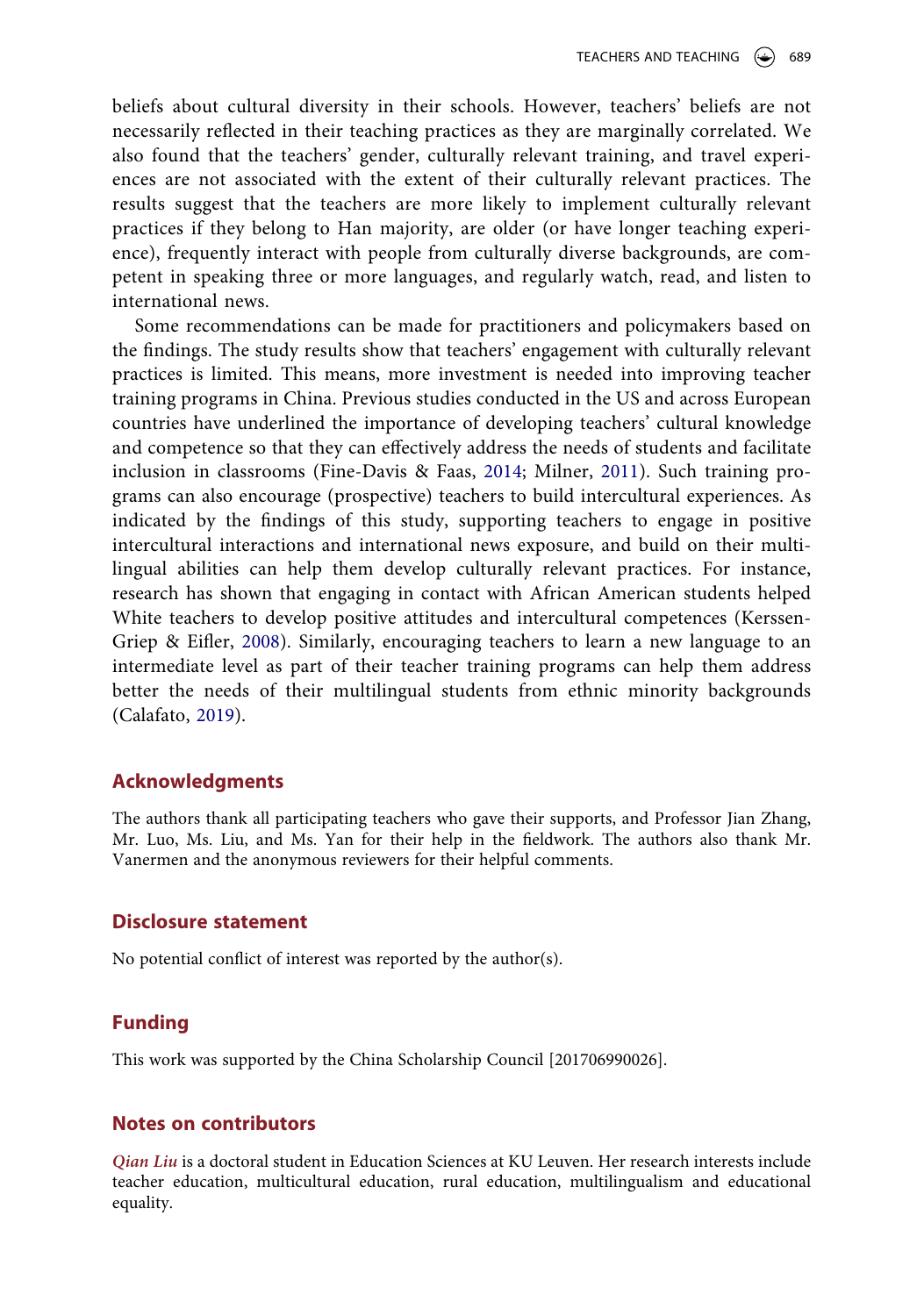690 Q. LIU ET AL.

*Fatma Zehra Colak* earned her Ph.D. in Education Sciences at KU Leuven, writing her dissertation on acculturation, discrimination and interethnic relations in higher education. She is currently affiliated with the Center for Migration and Intercultural Studies (CeMIS) at the University of Antwerp.

*Orhan Agirdag* (Ağırdağ) is an associate professor of educational sciences at KU Leuven and the University of Amsterdam, and a member of the Young Academy of Belgium. Formerly, he was a Fulbright Fellow at UCLA. His research lab focuses on teacher education, early childhood education, multilingualism and educational technology. www.orhanagirdag.com

### **ORCID**

Qian Liu http://orcid.org/0000-0002-2469-4225 Fatma Zehra Colak D http://orcid.org/0000-0001-6806-0745 Orhan Agirdag http://orcid.org/0000-0002-5508-1501

# **References**

- <span id="page-19-2"></span>Agirdag, O., Merry, M. S., & Van Houtte, M. [\(2016](#page-2-0)). Teachers' understanding of multicultural education and the correlates of multicultural content integration in Flanders. *Education and Urban Society*, *48*(6), 556–582. <https://doi.org/10.1177/0013124514536610>
- <span id="page-19-13"></span>Agirdag, O. ([2010\)](#page-17-0). Exploring bilingualism in a monolingual school system: Insights from Turkish and native students from Belgian schools. *British Journal of Sociology of Education*, *31*(3), 307–321. <https://doi.org/10.1080/01425691003700540>
- <span id="page-19-12"></span>Allport, G. [\(1954\)](#page-16-0). *The nature of prejudice*. Addison-Wesley.
- <span id="page-19-6"></span>Aragona-Young, E., & Sawyer, B. E. [\(2018\)](#page-3-0). Elementary teachers' beliefs about multicultural education practices. *Teachers and Teaching: Theory and Practice*, *24*(5), 465–486. [https://doi.](https://doi.org/10.1080/13540602.2018.1435527) [org/10.1080/13540602.2018.1435527](https://doi.org/10.1080/13540602.2018.1435527)
- <span id="page-19-10"></span>Aronson, B., & Laughter, J. [\(2016](#page-5-0)). The theory and practice of culturally relevant education: A synthesis of research across content areas. *Review of Educational Research*, *86*(1), 163–206. <https://doi.org/10.3102/0034654315582066>
- <span id="page-19-0"></span>Au, K., & Jordan, C. ([1981](#page-1-2)). Teaching reading to Hawaiian children: Analysis of a culturally appropriate instructional event. *Anthropology and Education Quarterly*, *11*(2), 91–115. [https://](https://doi.org/10.1525/aeq.1980.11.2.05x1874b) [doi.org/10.1525/aeq.1980.11.2.05x1874b](https://doi.org/10.1525/aeq.1980.11.2.05x1874b)
- <span id="page-19-9"></span>Banks, J. A. ([2008\)](#page-5-1). An introduction to multicultural education (Boston: Pearson Education).
- <span id="page-19-7"></span>Banks, J. A. ([1991](#page-4-0)). Teaching multicultural literacy to teachers. *Teaching Education*, *4*(1), 133–142. <https://doi.org/10.1080/1047621910040118>
- <span id="page-19-1"></span>Banks, J. A. [\(1993\)](#page-1-2). Chapter 1: Multicultural education: Historical development, dimensions, and practice. *Review of Research in Education*, *19*(1), 3–49.[https://doi.org/10.1080/](https://doi.org/10.1080/1047621910040118)  [1047621910040118](https://doi.org/10.1080/1047621910040118) .
- <span id="page-19-8"></span>Bennett, C. I. ([1986\)](#page-4-0). *Comprehensive multicultural education: Theory and practice*. Allyn and Bacon Boston.
- <span id="page-19-3"></span>Biesta, G., Priestley, M., & Robinson, S. ([2015\)](#page-3-1). The role of beliefs in teacher agency. *Teachers and Teaching:Theory and Practice*, *21*(6), 624–640. <https://doi.org/10.1080/13540602.2015.1044325>
- <span id="page-19-4"></span>Bryan, L. A., & Atwater, M. M. ([2002\)](#page-3-2). Teacher beliefs and cultural models: A challenge for science teacher preparation programs. *Science Education*, *86*(6), 821–839. [https://doi.org/10.1002/sce.](https://doi.org/10.1002/sce.10043) [10043](https://doi.org/10.1002/sce.10043)
- <span id="page-19-5"></span>Buehl, M. M., & Beck, J. S. [\(2015](#page-3-3)). The relationship between teachers' beliefs and teachers' practices. In H. Fives & M. G. Hill (Eds.), *International handbook of research on teachers' beliefs*  (pp. 66–84). Routledge.
- <span id="page-19-11"></span>Byrnes, D. A., Kiger, G., & Manning, M. L. ([1997\)](#page-6-0). Teachers' attitudes about language diversity. *Teaching and Teacher Education*, *13*(6), 637–644. [https://doi.org/10.1016/S0742-051X\(97\)](https://doi.org/10.1016/S0742-051X(97)80006-6) [80006-6](https://doi.org/10.1016/S0742-051X(97)80006-6)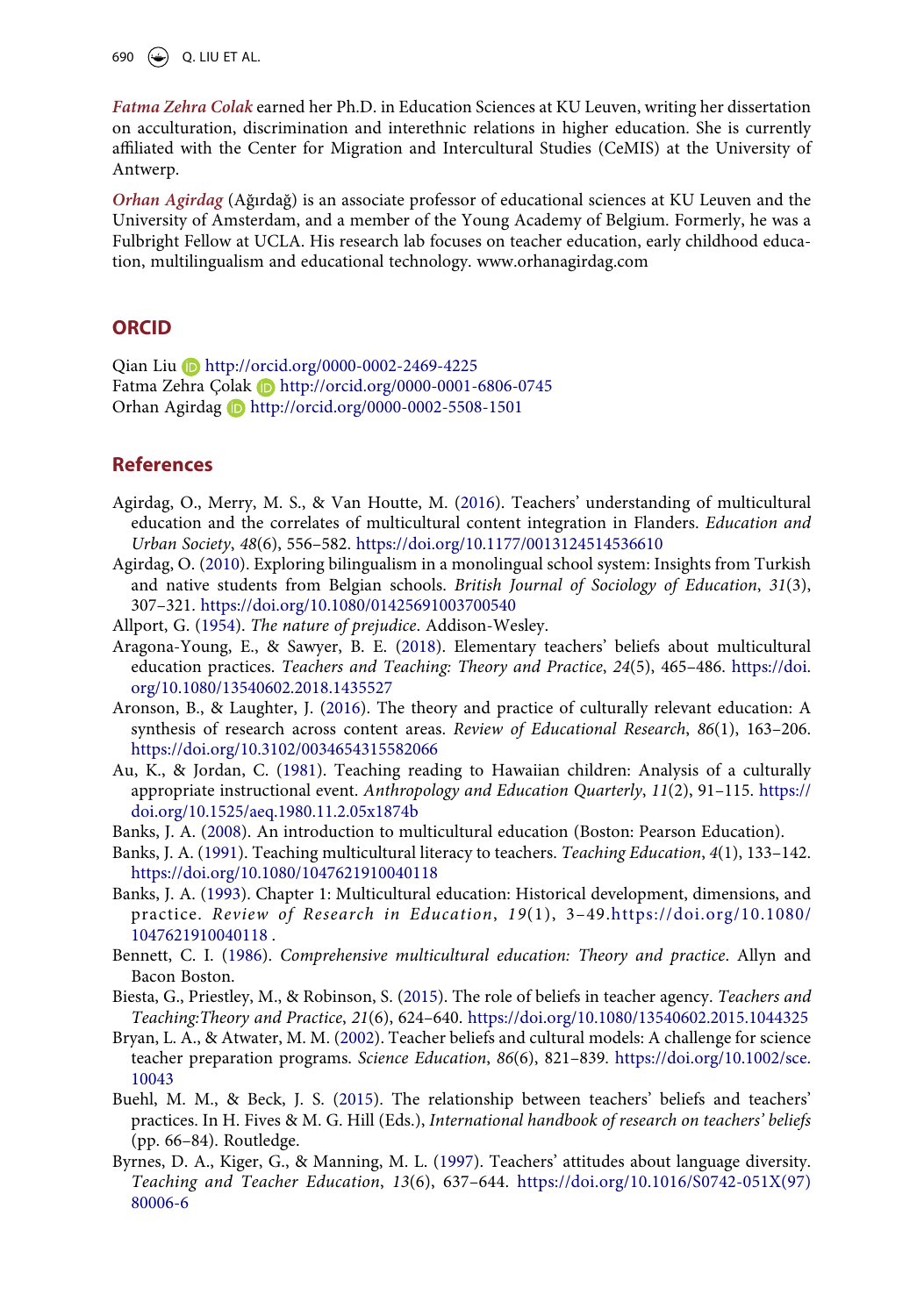- <span id="page-20-19"></span>Calafato, R. [\(2019](#page-18-0)). The non-native speaker teacher as proficient multilingual: A critical review of research from 2009–2018. *Lingua*, *227*, 102700. <https://doi.org/10.1016/j.lingua.2019.06.001>
- <span id="page-20-10"></span>Cardona, C. M. ([2005](#page-4-1), April). Assessing teachers' beliefs about diversity in personal and professional contexts. *Paper presented at the Annual Meeting of the American Educational Research Association*, Montreal, Canada.
- <span id="page-20-12"></span>Case, C. E., Greeley, A. M., & Fuchs, S. ([1989](#page-5-2)). Social determinants of racial prejudice. *Sociological Perspectives*, *32*(4), 469–483. <https://doi.org/10.2307/1389133>
- <span id="page-20-6"></span>Castellino, J. [\(2017\)](#page-2-1). *Global minority rights*. Routledge.
- <span id="page-20-4"></span>Castro, A. J. ([2010](#page-2-2)). Themes in the research on preservice teachers' views of cultural diversity: Implications for researching millennial preservice teachers. *Educational Researcher*, *39*(3), 198–210. <https://doi.org/10.3102/0013189X10363819>
- <span id="page-20-1"></span>Cazden, C., & Leggett, E. [\(1981\)](#page-1-2). *Culturally responsive education: Recommendations for achieving Lau remedies II*. Cambridge.
- <span id="page-20-16"></span>Chen, C.-H. [\(2008](#page-15-0)). Why do teachers not practice what they believe regarding technology integration? *The Journal of Educational Research*, *102*(1), 65–75. [https://doi.org/10.3200/](https://doi.org/10.3200/JOER.102.1.65-75) [JOER.102.1.65-75](https://doi.org/10.3200/JOER.102.1.65-75)
- <span id="page-20-2"></span>Civitillo, S., Juang, L. P., Badra, M., & Schachner, M. K. ([2019\)](#page-2-3). The interplay between culturally responsive teaching, cultural diversity beliefs, and self-reflection: A multiple case study. *Teaching and Teacher Education*, *77*, 341–351. <https://doi.org/10.1016/j.tate.2018.11.002>
- <span id="page-20-7"></span>Civitillo, S., Juang, L. P., & Schachner, M. K. ([2018](#page-3-0)). Challenging beliefs about cultural diversity in education: A synthesis and critical review of trainings with pre-service teachers. *Educational Research Review*, *24*, 67–83. <https://doi.org/10.1016/j.edurev.2018.01.003>
- <span id="page-20-0"></span>Civitillo, S., Schachner, M., Juang, L., van de Vijver, F. J., Handrick, A., & Noack, P. [\(2017\)](#page-1-3). Towards a better understanding of cultural diversity approaches at school: A multi-informant and mixed-methods study. *Learning, Culture and Social Interaction*, *12*, 1–14. [https://doi.org/](https://doi.org/10.1016/j.lcsi.2016.09.002) [10.1016/j.lcsi.2016.09.002](https://doi.org/10.1016/j.lcsi.2016.09.002)
- <span id="page-20-15"></span>Cockrell, K. S., Placier, P. L., Cockrell, D. H., & Middleton, J. N. ([1999\)](#page-6-1). Coming to terms with "diversity" and "multiculturalism" in teacher education: Learning about our students, changing our practice. *Teaching and Teacher Education*, *15*(4), 351–366. [https://doi.org/10.1016/S0742-](https://doi.org/10.1016/S0742-051X(98)00050-X) [051X\(98\)00050-X](https://doi.org/10.1016/S0742-051X(98)00050-X)
- <span id="page-20-8"></span>Coronel, J. M., & Gómez-Hurtado, I. ([2015](#page-3-4)). Nothing to do with me! Teachers' perceptions on cultural diversity in Spanish secondary schools. *Teachers and Teaching: Theory and Practice*, *21*  (4), 400–420. <https://doi.org/10.1080/13540602.2014.968896>
- <span id="page-20-11"></span>Davidman, L., & Davidman, P. T. [\(1994\)](#page-5-3). *Teaching with a multicultural perspective: A practical guide*. ERIC.
- <span id="page-20-5"></span>Debnam, K. J., Pas, E. T., Bottiani, J., Cash, A. H., & Bradshaw, C. P. [\(2015](#page-2-4)). An examination of the association between observed and self-reported culturally proficient teaching practices. *Psychology in the Schools*, *52*(6), 533–548. <https://doi.org/10.1002/pits.21845>
- <span id="page-20-14"></span>Dedeoglu, H., & Lamme, L. L. [\(2011](#page-5-4)). Selected demographics, attitudes, and beliefs about diversity of preservice teachers. *Education and Urban Society*, *43*(4), 468–485. [https://doi.org/10.1177/](https://doi.org/10.1177/0013124510380718) [0013124510380718](https://doi.org/10.1177/0013124510380718)
- <span id="page-20-9"></span>Dee, J. R., & Henkin, A. B. [\(2002\)](#page-4-2). Assessing dispositions toward cultural diversity among preservice teachers. *Urban Education*, *37*(1), 22–40. [https://doi.org/10.1177/](https://doi.org/10.1177/0042085902371003)  [0042085902371003](https://doi.org/10.1177/0042085902371003)
- <span id="page-20-13"></span>Diller, J. V., & Moule, J. [\(2005\)](#page-5-2). *Cultural competence: A primer for educators*. Thomson/ Wadsworth.
- <span id="page-20-17"></span>Etikan, I., Musa, S. A., & Alkassim, R. S. ([2016](#page-16-1)). Comparison of convenience sampling and purposive sampling. *American Journal of Theoretical and Applied Statistics*, *5*(1), 1–4. [https://](https://doi.org/10.11648/j.ajtas.20160501.11) [doi.org/10.11648/j.ajtas.20160501.11](https://doi.org/10.11648/j.ajtas.20160501.11)
- <span id="page-20-3"></span>Fang, Z. ([1996\)](#page-2-3). A review of research on teacher beliefs and practices. *Educational Research*, *38*(1), 47–65. <https://doi.org/10.1080/0013188960380104>
- <span id="page-20-18"></span>Fine-Davis, M., & Faas, D. ([2014](#page-17-1)). Equality and diversity in the classroom: A comparison of students' and teachers' attitudes in six European countries. *Social Indicators Research*, *119*(3), 1319–1334. <https://doi.org/10.1007/s11205-013-0547-9>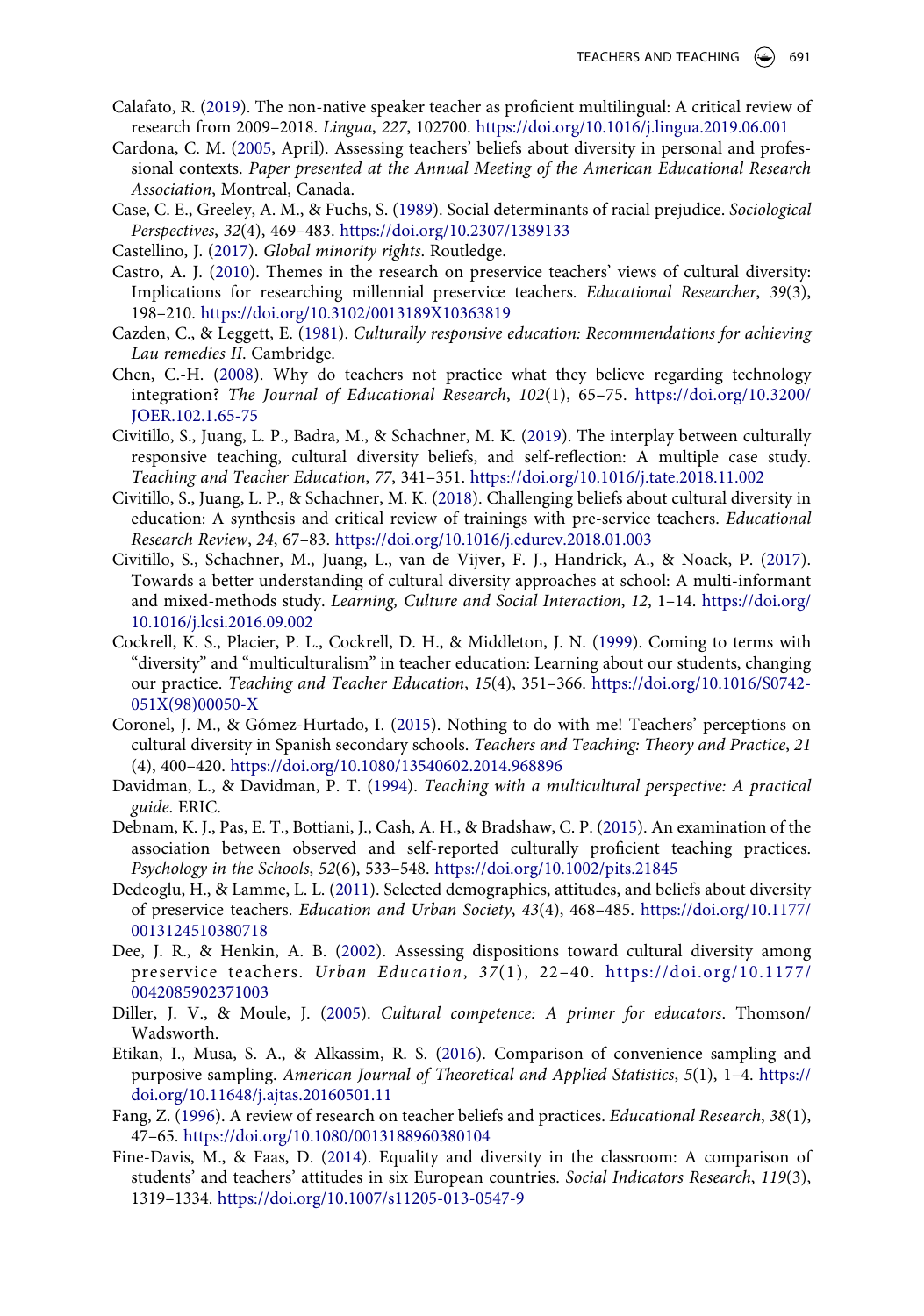692 Q. LIU ET AL.

- <span id="page-21-4"></span>Fives, H., & Buehl, M. M. [\(2012\)](#page-3-5). Spring cleaning for the "messy" construct of teachers' beliefs: What are they? Which have been examined? What can they tell us. In K. R. Harris, S. Graham, T. Urdan, S. Graham, J. M. Royer, & M. Zeidner (Eds.), *APA educational psychology handbook*  (Vol. 2, pp. 471–499). American Psychological Association.
- <span id="page-21-13"></span>Flores, B. B., & Smith, H. L. [\(2009](#page-6-2)). Teachers' characteristics and attitudinal beliefs about linguistic and cultural diversity. *Bilingual Research Journal*, *31*(1–2), 323–358. [https://doi.org/10.1080/](https://doi.org/10.1080/15235880802640789) [15235880802640789](https://doi.org/10.1080/15235880802640789)
- <span id="page-21-11"></span>Garmon, M. A. [\(2004](#page-5-5)). Changing preservice teachers' attitudes/beliefs about diversity: What are the critical factors? *Journal of Teacher Education*, *55*(3), 201–213. [https://doi.org/10.1177/](https://doi.org/10.1177/0022487104263080) [0022487104263080](https://doi.org/10.1177/0022487104263080)
- <span id="page-21-12"></span>Garmon, M. A. ([2005\)](#page-5-5). Six key factors for changing preservice teachers' attitudes/beliefs about diversity. *Educational Studies*, *38*(3), 275–286. [https://doi.org/10.1207/s15326993es3803\\_7](https://doi.org/10.1207/s15326993es3803_7)
- <span id="page-21-0"></span>Gay, G. ([2002](#page-1-2)). Preparing for culturally responsive teaching. *Journal of Teacher Education*, *53*(2), 106–116. <https://doi.org/10.1177/0022487102053002003>
- <span id="page-21-6"></span>Gay, G. [\(2010\)](#page-3-4). Acting on beliefs in teacher education for cultural diversity. *Journal of Teacher Education*, *61*(1–2), 143–152. <https://doi.org/10.1177/0022487109347320>
- <span id="page-21-10"></span>Gay, G. ([2015b\)](#page-5-6). The what, why, and how of culturally responsive teaching: International mandates, challenges, and opportunities. *Multicultural Education Review*, *7*(3), 123–139. [https://doi.](https://doi.org/10.1080/2005615X.2015.1072079) [org/10.1080/2005615X.2015.1072079](https://doi.org/10.1080/2005615X.2015.1072079)
- <span id="page-21-1"></span>Gay, G. ([2018\)](#page-1-4). *Culturally responsive teaching: Theory, research, and practice*. Teachers College Press.
- <span id="page-21-8"></span>Gay, G. ([2015a](#page-4-3)). Teachers' beliefs about cultural diversity: Problems and possibilities. In H. Fives & M. G. Gill (Eds.), *International handbook of research on teachers' beliefs* (pp. 453–474). Routledge.
- <span id="page-21-7"></span>Hachfeld, A., Hahn, A., Schroeder, S., Anders, Y., Stanat, P., & Kunter, M. ([2011](#page-4-4)). Assessing teachers' multicultural and egalitarian beliefs: The teacher cultural beliefs scale. *Teaching and Teacher Education*, *27*(6), 986–996. <https://doi.org/10.1016/j.tate.2011.04.006>
- <span id="page-21-2"></span>Hirasawa, Y. ([2009](#page-2-5)). Multicultural education in Japan. In J. A. Banks (Ed.), *The Routledge international companion to multicultural education* (pp. 159–169). Routledge.
- <span id="page-21-3"></span>Hong, W.-P. ([2010\)](#page-2-5). Multicultural education in Korea: Its development, remaining issues, and global implications. *Asia Pacific Education Review*, *11*(3), 387–395. [https://doi.org/10.1007/](https://doi.org/10.1007/s12564-010-9089-x) [s12564-010-9089-x](https://doi.org/10.1007/s12564-010-9089-x)
- <span id="page-21-18"></span>Howard, T. C. [\(2001](#page-17-1)). Telling their side of the story: African-American students' perceptions of culturally relevant teaching. *The Urban Review*, *33*(2), 131–149. [https://doi.org/10.1023/](https://doi.org/10.1023/A:1010393224120) [A:1010393224120](https://doi.org/10.1023/A:1010393224120)
- <span id="page-21-9"></span>Howard, T. C. ([2003\)](#page-4-0). Culturally relevant pedagogy: Ingredients for critical teacher reflection. *Theory into Practice*, *42*(3), 195–202. [https://doi.org/10.1207/s15430421tip4203\\_5](https://doi.org/10.1207/s15430421tip4203_5)
- <span id="page-21-17"></span>Hyland, N. E. [\(2009\)](#page-17-2). One white teacher's struggle for culturally relevant pedagogy: The problem of the community. *The New Educator*, *5*(2), 95–112. [https://doi.org/10.1080/1547688X.2009.](https://doi.org/10.1080/1547688X.2009.10399567) [10399567](https://doi.org/10.1080/1547688X.2009.10399567)
- <span id="page-21-16"></span>Jackson, P. W. ([1986](#page-15-1)). *The practice of teaching*. Teachers College Press.
- <span id="page-21-14"></span>Johnson, B., & Chhetri, N. [\(2000](#page-7-0)). Exclusionary policies and practices in Chinese minority education: The case of Tibetan education. *Current Issues in Comparative Education*, *2*(2), 1–11.
- <span id="page-21-5"></span>Jorgensen, R., Grootenboer, P., Niesche, R., & Lerman, S. ([2010](#page-3-6)). Challenges for teacher education: The mismatch between beliefs and practice in remote Indigenous contexts. *Asia-Pacific Journal of Teacher Education*, *38*(2), 161–175. <https://doi.org/10.1080/13598661003677580>
- <span id="page-21-15"></span>Kahn, L. G., Lindstrom, L., & Murray, C. [\(2014\)](#page-10-0). Factors contributing to preservice teachers' beliefs about diversity. *Teacher Education Quarterly*, *41*(4), 53–70 [http://www.jstor.org/stable/teaceduc](http://www.jstor.org/stable/teaceducquar.41.4.53) [quar.41.4.53](http://www.jstor.org/stable/teaceducquar.41.4.53) .
- <span id="page-21-19"></span>Kerssen-Griep, J., & Eifler, K. [\(2008](#page-18-1)). When cross-racial contact transforms intercultural communication competence: White novice teachers learn alongside their African American high school mentees. *Journal of Transformative Education*, *6*(4), 251–269. [https://doi.org/10.1177/](https://doi.org/10.1177/1541344608330125) [1541344608330125](https://doi.org/10.1177/1541344608330125)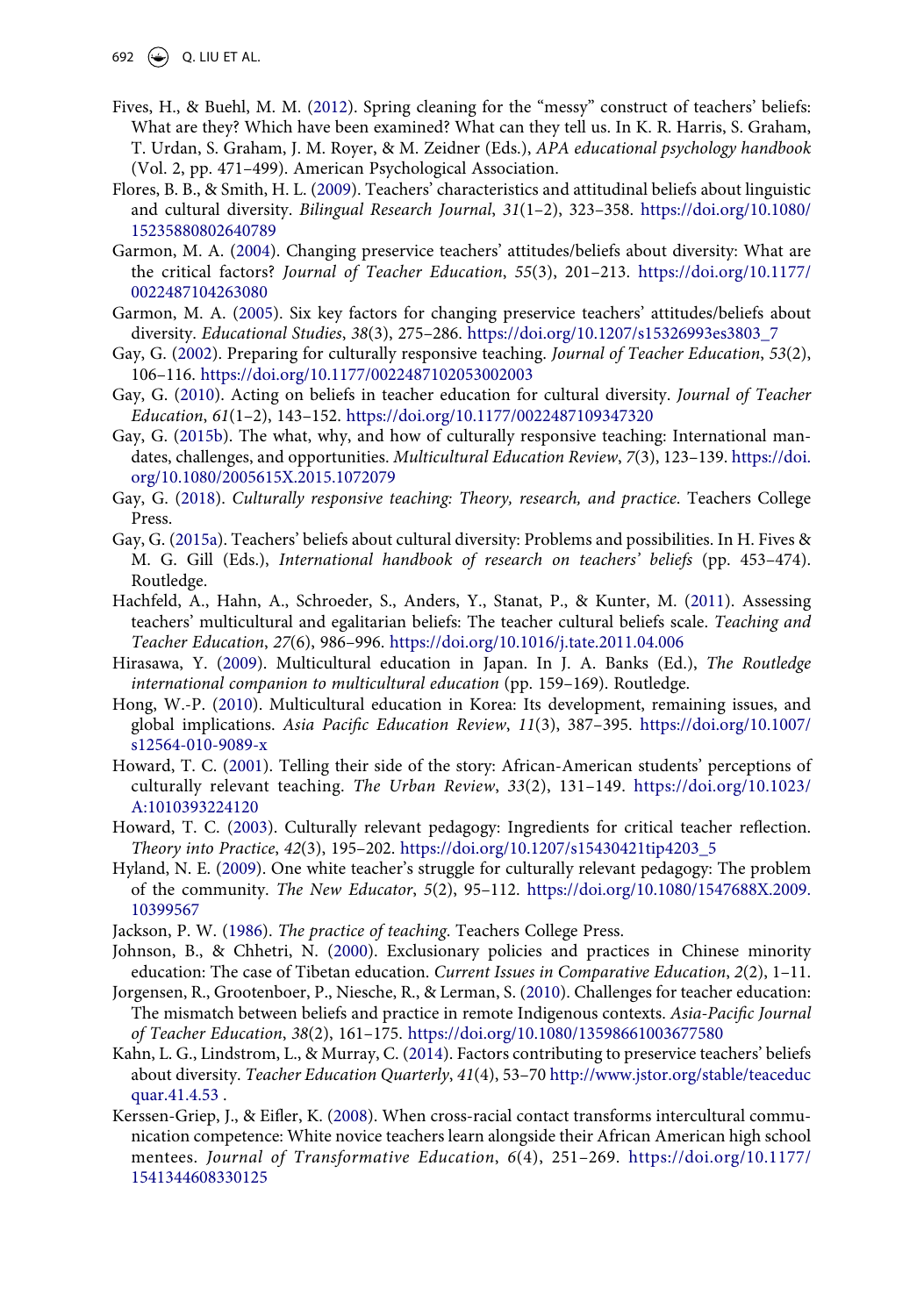- <span id="page-22-9"></span>Kreitzer, L. ([2012](#page-4-0)). *Social work in Africa: Exploring culturally relevant education and practice in Ghana*. University of Calgary Press.
- <span id="page-22-18"></span>Krumpal, I. [\(2013](#page-16-2)). Determinants of social desirability bias in sensitive surveys: A literature review. *Quality & Quantity*, *47*(4), 2025–2047. <https://doi.org/10.1007/s11135-011-9640-9>
- <span id="page-22-2"></span>Kuppens, L., Ibrahim, S., & Langer, A. ([2019](#page-2-6)). Unity over diversity? Teachers' perceptions and practices of multicultural education in Kenya. *Compare: A Journal of Comparative and International Education*, *50*(5), 1–20 .<https://doi.org/10.1080/03057925.2018.1557037>.
- <span id="page-22-1"></span>Ladson-Billings, G. [\(1995](#page-2-7)). Toward a theory of culturally relevant pedagogy. *American Educational Research Journal*, *32*(3), 465–491. <https://doi.org/10.3102/00028312032003465>
- <span id="page-22-0"></span>Ladson-Billings, G. ([1992](#page-1-2)). Culturally relevant teaching: The key to making multicultural education work. In C. A. Grant (Ed.), *Research and multicultural education: From the margins to the mainstream* (pp. 106–121). Falmer Press.
- <span id="page-22-10"></span>Ladson-Billings, G. ([2006](#page-5-7)). Yes, but how do we do it?": Practicing culturally relevant pedagogy. In J. G. Landsman & C. W. Lewis (Eds.), *White teachers diverse classrooms: Creating inclusive schools, building on students' diversity, and providing true educational equity* (pp. 33–46). Stylus.
- <span id="page-22-14"></span>Lee, J. S., & Oxelson, E. ([2006\)](#page-6-2). "It's not my job": K–12 teacher attitudes toward students' heritage language maintenance. *Bilingual Research Journal*, *30*(2), 453–477. [https://doi.org/10.1080/](https://doi.org/10.1080/15235882.2006.10162885) [15235882.2006.10162885](https://doi.org/10.1080/15235882.2006.10162885)
- <span id="page-22-8"></span>Liang, X., & Zhang, G. [\(2009](#page-3-7)). Indicators to evaluate pre-service teachers' cultural competence. *Evaluation & Research in Education*, *22*(1), 17–31. <https://doi.org/10.1080/09500790903082354>
- <span id="page-22-6"></span>Lim, C. P., & Chai, C. S. [\(2008](#page-3-6)). Teachers' pedagogical beliefs and their planning and conduct of computer-mediated classroom lessons. *British Journal of Educational Technology*, *39*(5), 807–828. <https://doi.org/10.1111/j.1467-8535.2007.00774.x>
- <span id="page-22-15"></span>Lin, J. ([1997\)](#page-6-3). Policies and practices of bilingual education for the minorities in China. *Journal of Multilingual and Multicultural Development*, *18*(3), 193–205. [https://doi.org/10.1080/](https://doi.org/10.1080/01434639708666314) [01434639708666314](https://doi.org/10.1080/01434639708666314)
- <span id="page-22-17"></span>Liu, Q., Çolak, F. Z., & Agirdag, O. [\(2020](#page-6-4) Characteristics, issues, and future directions in Chinese multicultural education: a review of selected research 2000–2018). *Asia Pacific Education Review*  21 279–294 doi: <https://doi.org/10.1007/s12564-020-09624-2> ).
- <span id="page-22-7"></span>Liu, S.-H. [\(2011\)](#page-3-6). Factors related to pedagogical beliefs of teachers and technology integration. *Computers & Education*, *56*(4), 1012–1022. <https://doi.org/10.1016/j.compedu.2010.12.001>
- <span id="page-22-5"></span>Lumpe, A., Czerniak, C., Haney, J., & Beltyukova, S. ([2012\)](#page-3-8). Beliefs about teaching science: The relationship between elementary teachers' participation in professional development and student achievement. *International Journal of Science Education*, *34*(2), 153–166. [https://doi.org/](https://doi.org/10.1080/09500693.2010.551222) [10.1080/09500693.2010.551222](https://doi.org/10.1080/09500693.2010.551222)
- <span id="page-22-12"></span>McAllister, G., & Irvine, J. J. ([2000\)](#page-5-8). Cross cultural competency and multicultural teacher education. *Review of Educational Research*, *70*(1), 3–24. [https://doi.org/10.3102/](https://doi.org/10.3102/00346543070001003)  [00346543070001003](https://doi.org/10.3102/00346543070001003)
- <span id="page-22-20"></span>Milner, H. R. [\(2011\)](#page-18-2). Culturally relevant pedagogy in a diverse urban classroom. *The Urban Review*, *43*(1), 66–89. <https://doi.org/10.1007/s11256-009-0143-0>
- <span id="page-22-19"></span>Moffitt, U., Juang, L. P., & Syed, M. ([2019](#page-17-0)). "We don't do that in Germany!" A critical race theory examination of Turkish heritage young adults' school experiences. *Ethnicities*, *19*(5), 830–857. <https://doi.org/10.1177/1468796818788596>
- <span id="page-22-13"></span>Munroe, A., & Pearson, C. [\(2006\)](#page-5-9). The Munroe multicultural attitude scale questionnaire: A new instrument for multicultural studies. *Educational and Psychological Measurement*, *66*(5), 819–834. <https://doi.org/10.1177/0013164405285542>
- <span id="page-22-16"></span>NBSC. ([2010](#page-6-5)). Sixth National Population Census of the People's Republic of China. Accessed, 2018 <http://www.stats.gov.cn/tjsj/pcsj/rkpc/6rp/indexch.htm>
- <span id="page-22-11"></span>Nieto, S. ([1992\)](#page-5-10). Affirming diversity: The sociopolitical context of multicultural education: ERIC.
- <span id="page-22-3"></span>Okubo, Y. [\(2013](#page-2-5)). From" contested" multiculturalism to" localized" multiculturalism: Chinese and Vietnamese Youth in Osaka, Japan. *Anthropological Quarterly*, *86*(4), 995–1029. [https://doi.org/](https://doi.org/10.1353/anq.2013.0048) [10.1353/anq.2013.0048](https://doi.org/10.1353/anq.2013.0048)
- <span id="page-22-4"></span>Pajares, M. F. ([1992](#page-3-1)). Teachers' beliefs and educational research: Cleaning up a messy construct. *Review of Educational Research*, *62*(3), 307–332. <https://doi.org/10.3102/00346543062003307>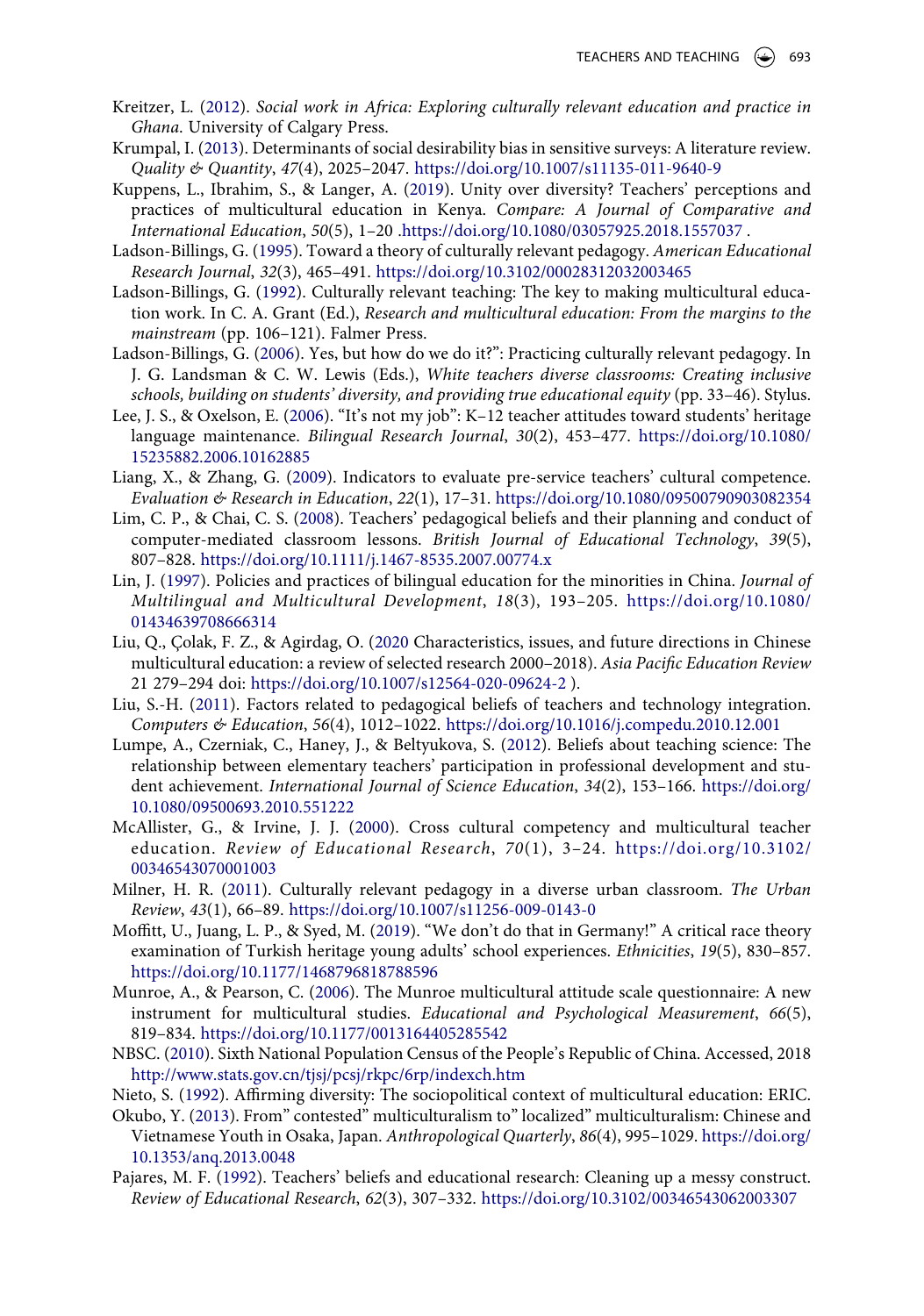694  $\left(\bigstar\right)$  Q. LIU ET AL.

- <span id="page-23-1"></span>Parla, J. [\(1994](#page-1-5)). Educating teachers for cultural and linguistic diversity: A model for all teachers. *New York State Association for Bilingual Education Journal*, *9*, 1–6.
- <span id="page-23-7"></span>Pettus, A. M., & Allain, V. A. [\(1999\)](#page-4-1). Using a questionnaire to assess prospective teachers' attitudes toward multicultural education issues. *Education*, *119*(4), 651.
- <span id="page-23-8"></span>Pohan, C. A., & Aguilar, T. E. [\(2001](#page-4-5)). Measuring educators' beliefs about diversity in personal and professional contexts. *American Educational Research Journal*, *38*(1), 159–182. [https://doi.org/](https://doi.org/10.3102/00028312038001159) [10.3102/00028312038001159](https://doi.org/10.3102/00028312038001159)
- <span id="page-23-11"></span>Pohan, C. A. ([1996](#page-5-5)). Preservice teachers' beliefs about diversity: Uncovering factors leading to multicultural responsiveness. *Equity and Excellence in Education*, *29*(3), 62–69. [https://doi.org/](https://doi.org/10.1080/1066568960290310) [10.1080/1066568960290310](https://doi.org/10.1080/1066568960290310)
- <span id="page-23-14"></span>Postiglione, G., Teng, X., & Ai, Y. P. [\(1995](#page-6-3)). Basic education and school discontinuation in national minority regions of China. In G. A. Postiglione & W. O. Lee (Eds.), *Social change and educational development* (pp. 186–206). Centre of Asian Studies, University of Hong Kong.
- <span id="page-23-15"></span>Postiglione, G. ([1992](#page-6-4)). China's national minorities and educational change. *Journal of Contemporary Asia*, *22*(1), 20–44. <https://doi.org/10.1080/00472339280000031>
- <span id="page-23-16"></span>Postiglione, G. ([2009\)](#page-7-1). The education of ethnic minority groups in China. In *The Routledge international companion to multicultural education* James A. Banks, (pp. 521–531). Routledge.
- <span id="page-23-3"></span>Rahman, T. ([2010](#page-2-8)). A multilingual language-in-education policy for indigenous minorities in Bangladesh: Challenges and possibilities. *Current Issues in Language Planning*, *11*(4), 341–359. <https://doi.org/10.1080/14664208.2010.537816>
- <span id="page-23-0"></span>Randolph, A. [\(2015](#page-1-6)). *The wrong kind of different: Challenging the meaning of diversity in American classrooms*. Teachers College Press.
- <span id="page-23-17"></span>Raymond, A. M. [\(1997](#page-15-2)). Inconsistency between a beginning elementary school teacher's mathematics beliefs and teaching practice. *Journal for Research in Mathematics Education*, *28*(5), 550–576. <https://doi.org/10.2307/749691>
- <span id="page-23-5"></span>Richardson, V. ([1996](#page-3-1)). The role of attitudes and beliefs in learning to teach. In J. Sikula (Ed.), *Handbook of research on teacher education* (2nd ed., pp. 102–119). Macmillan.
- <span id="page-23-2"></span>Ruales, S. T. P., Van Petegem, W., Tabudlong, J. M., & Agirdag, O. [\(2020](#page-2-9) Increasing pre-service teachers' multicultural sensitivity through online learning). *Education and Information Technologies* 26 1 165–186 doi[:https://doi.org/10.1007/s10639-020-10247-8](https://doi.org/10.1007/s10639-020-10247-8) ).
- <span id="page-23-4"></span>Sanders, D. E. [\(1999](#page-2-8)). Indigenous peoples: Issues of definition. *International Journal of Cultural Property*, *8* (1) , 4–13 <https://doi.org/10.1017/S0940739199770591>.
- <span id="page-23-18"></span>Searle, P., & Stibbs, A. ([1989\)](#page-15-1). The under-representation of ethnic minority students in postgraduate teacher training. *Journal of Ethnic and Migration Studies*, *15*(2), 253–260. [https://doi.](https://doi.org/10.1080/1369183X.1989.9976114) [org/10.1080/1369183X.1989.9976114](https://doi.org/10.1080/1369183X.1989.9976114)
- <span id="page-23-9"></span>Silverman, S. K. ([2010](#page-4-6)). What is diversity? An inquiry into preservice teacher beliefs. *American Educational Research Journal*, *47*(2), 292–329. <https://doi.org/10.3102/0002831210365096>
- <span id="page-23-12"></span>Smith, R., Moallem, M., & Sherrill, D. ([1997\)](#page-6-6). How preservice teachers think about cultural diversity: A closer look at factors which influence their beliefs towards equality. *Educational Foundations*, *11*(2), 41–61.
- <span id="page-23-6"></span>Spanierman, L. B., Oh, E., Heppner, P. P., Neville, H. A., Mobley, M., Wright, C. V., Dillon, F. R., & Navarro, R. ([2011\)](#page-3-9). The multicultural teaching competency scale: Development and initial validation. *Urban Education*, *46*(3), 440–464. <https://doi.org/10.1177/0042085910377442>
- <span id="page-23-19"></span>Stevens, P. A., & Görgöz, R. ([2010\)](#page-17-3). Exploring the importance of institutional contexts for the development of ethnic stereotypes: A comparison of schools in Belgium and England. *Ethnic and Racial Studies*, *33*(8), 1350–1371. <https://doi.org/10.1080/01419870903219243>
- <span id="page-23-13"></span>Szecsi, T., Szilagyi, J., & Giambo, D. [\(2015\)](#page-6-7). Attitudes and beliefs of teacher candidates regarding heritage language maintenance. *Heritage Language Journal*, *12*(1), 75–99. [https://doi.org/10.](https://doi.org/10.46538/hlj.12.1.4) [46538/hlj.12.1.4](https://doi.org/10.46538/hlj.12.1.4)
- <span id="page-23-10"></span>Téllez, K. ([2008\)](#page-5-2). What student teachers learn about multicultural education from their cooperating teachers. *Teaching and Teacher Education*, *24*(1), 43–58. [https://doi.org/10.1016/j.tate.2006.](https://doi.org/10.1016/j.tate.2006.07.014) [07.014](https://doi.org/10.1016/j.tate.2006.07.014)